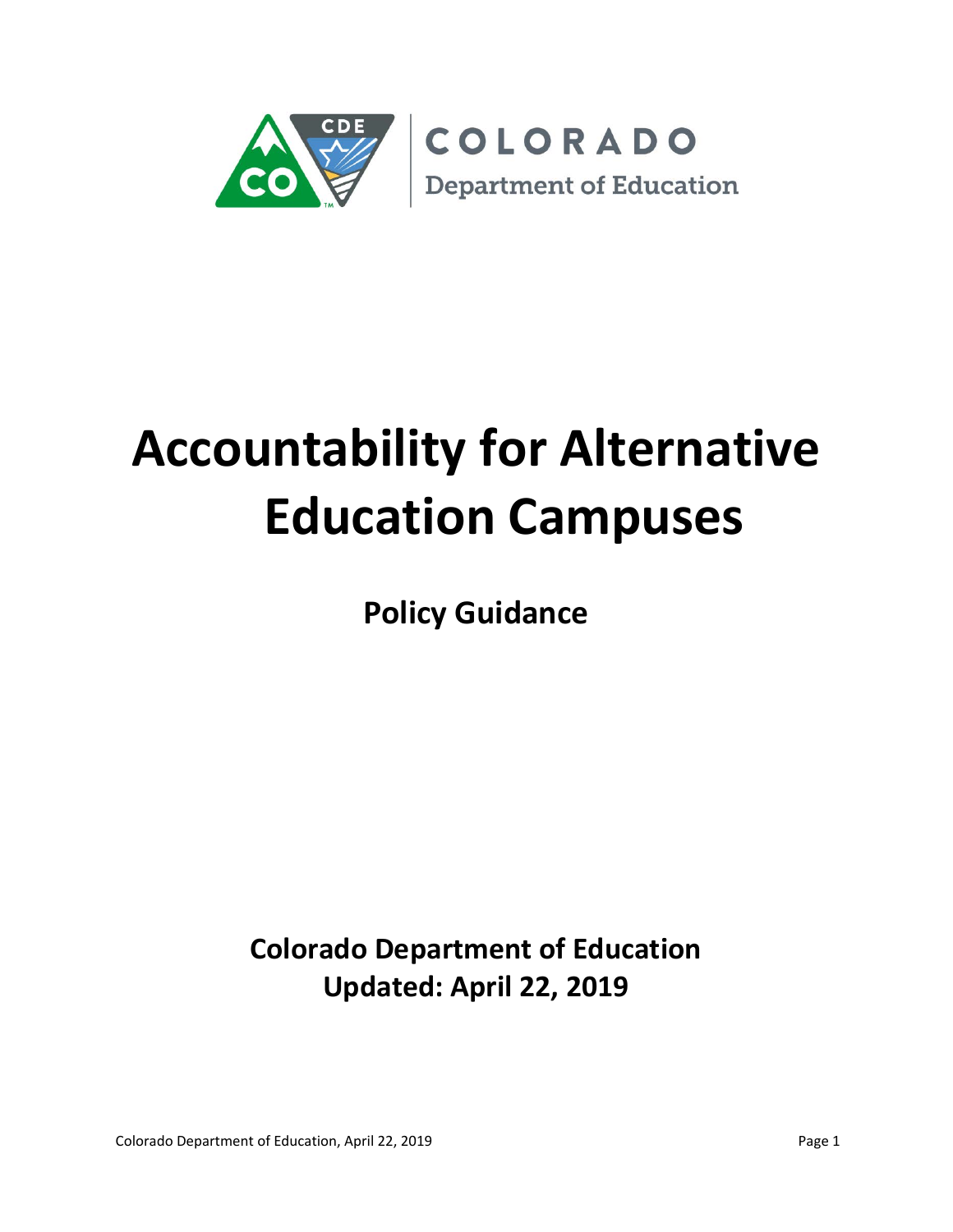## **Table of Contents**

**[Overview](#page-2-0)** [Calendar of AEC Accountability Processes](#page-4-0) [Application and Renewal for Designation as an Alternative Education Campus](#page-5-0) **[Selection of Measures Data Collection](#page-9-0)** [Alternative Education Campus School Performance Framework](#page-12-0)

Appendices

Appendix A: Links for AEC [Data Collections](#page-20-0) [Appendix B: Defining Over-Age and Under-Credit](#page-23-0)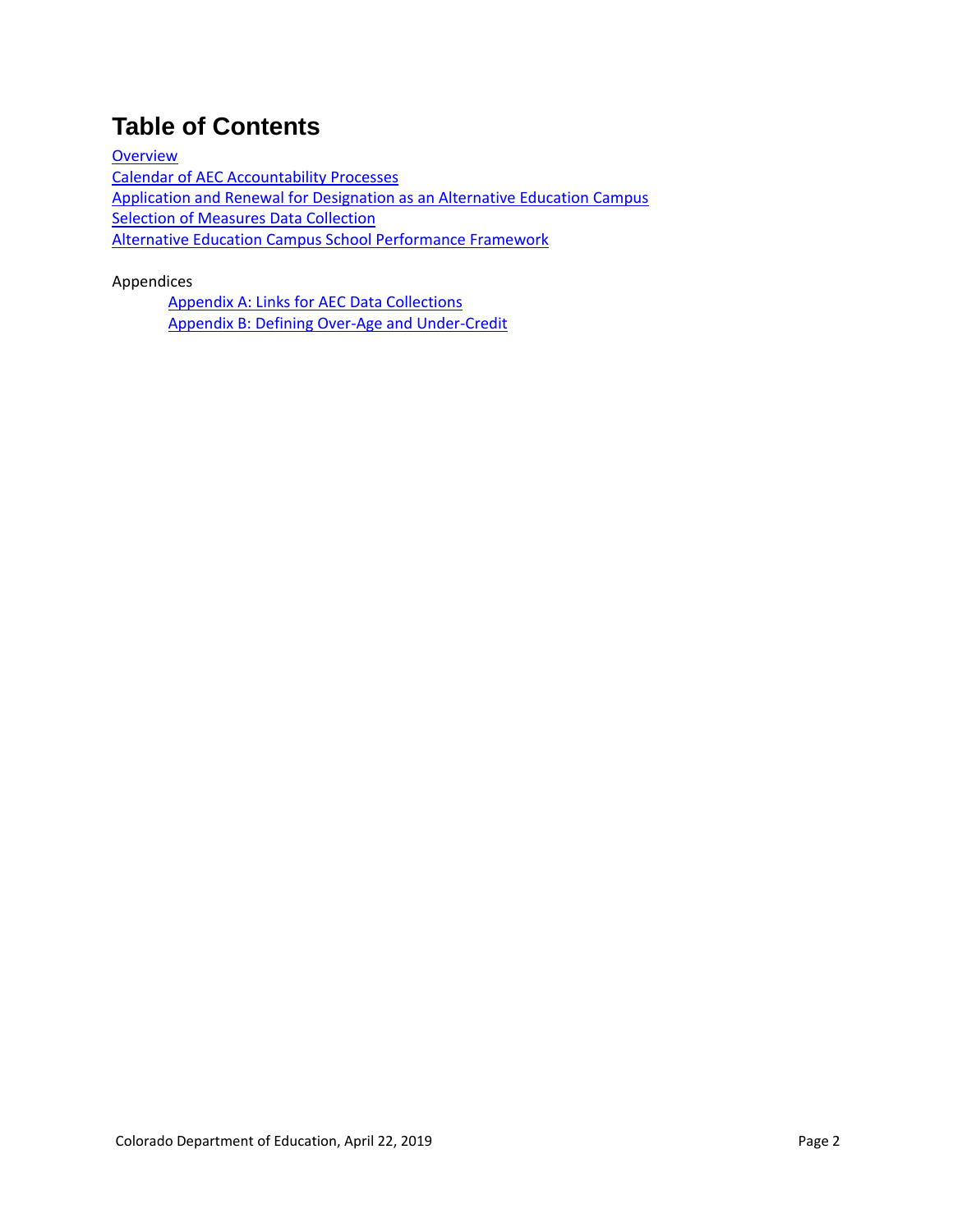## <span id="page-2-0"></span>**Overview**

#### *Purpose of this Guidance*

This guidance document describes the process by which a public school may apply to be designated as an Alternative Education Campus and the methods by which the Department will evaluate the performance of Alternative Education Campuses. This guidance document is updated as policies regarding Alternative Education Campuses evolve.

#### *Accountability History*

Below is a brief history of Alternative Education Campuses (AECs) in Colorado:

- **2002:** C.R.S. 22-7-604.5 was constituted establishing the current definition of Alternative Education Campuses (AECs) that we largely still use today in Colorado. Originally, this law was written to exclude AECs from the School Accountability Reports (SARs), which were first created in the 2000-01 school year.
- **2008:** The Colorado Coalition of Alternative Education Campuses (CCAEC) was asked by the Associate Commissioner to provide a proposal for what an alternative framework could look like. The CCAEC surveyed AECs and held multiple stakeholder meetings to develop the proposal. This provided the basic framework for what is used today. The following year, after more research and focus groups were conducted to standardize the AEC SPF, resulting in what is currently in place.
- **2009:** SB 09-163, the Colorado Education Accountability Act, provided foundation for an aligned accountability system. Through this Act it was determined that AECs, as well as all other specialized public schools, were no longer exempt from state accountability.
- **2011:** Alternative Education Campuses received their first School Performance Framework with the four performance indicators: Academic Achievement, Academic Growth, Student Engagement, and Postsecondary and Workforce Readiness. All AECs received an Improvement Plan for that year unless otherwise recommended by their district/authorizer.
- **2011:** AECs were allowed to select optional measures to include in the AEC School Performance Framework.
- **2015**: HB15-1350 created the AEC accountability work group to review existing measures and propose new accountability measures for AECs.
- **2016**: Based on the AEC work group recommendations, HB16-1429, alters the percentage of high-risk students in an AEC from 95% to 90% high-risk and modifies several high-risk indicators for qualification as an AEC.

## *AEC Designation*

Districts may apply to CDE for a school in their district to be designated as an Alternative Education Campus (AEC), which allows them to be accredited using the Alternative Education Campus School Performance Framework. The designation process requires that the school meet the criteria as outlined in C.R.S. 22-7-604.5. Schools may receive AEC status for one year, and each August the State Board of Education votes to approve new and renewal requests for alternative education campuses. This process is detailed later in this guidance document.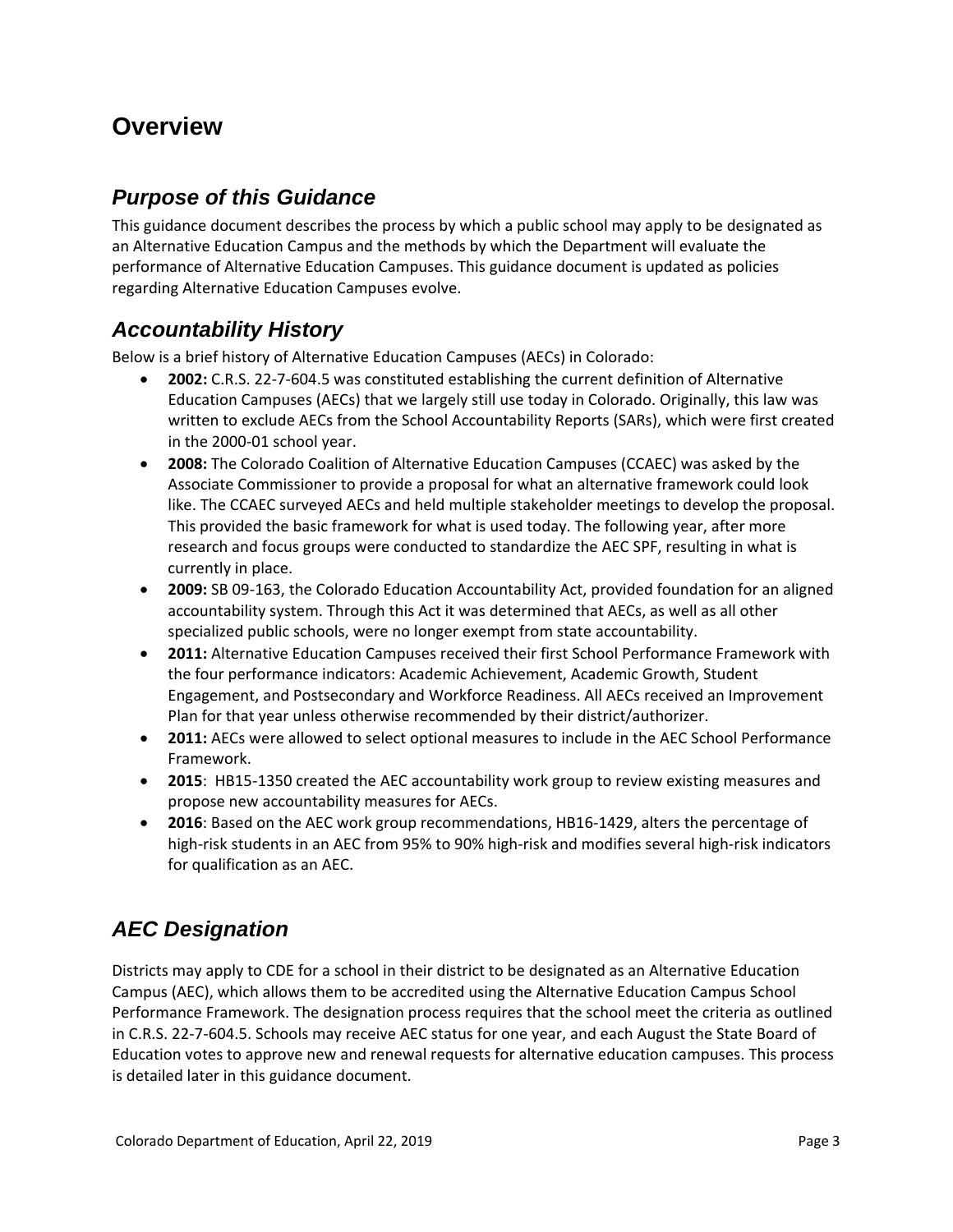## *AEC School Performance Framework (SPF)*

The Colorado Alternative Education Campus School Performance Framework (AEC SPF) evaluates schools who are approved by the State Board of Education to become an AEC on Academic Achievement, Academic Growth, Postsecondary and Workforce Readiness, and Student Engagement. Within these performance indicators, AECs are accountable for many of the same measures and metrics that traditional schools are, but the cut-points have been adjusted to be more appropriate for AEC student populations. AEC SPFs also include some different measures, like completion rate, for all schools. In addition, the AEC SPF allows for districts to submit supplemental optional measures for inclusion, if approved by the Department. New measures must be submitted to CDE for negotiation by May. Supplemental optional measures must be submitted to CDE for consideration through Data Pipeline no later than June 30th. Finally, districts may also choose to submit their own district-wide school performance framework for AECs, permitted it meets the minimum state requirements and is approved by the Department. For specific information about the cut points and norms for all state required measures used on the 2018 AEC SPF, please refer to the [2018 Annotated AEC SPF \(PDF\).](http://www.cde.state.co.us/accountability/2018-aec-spf_annotated-report) For specific information about cut points and norms for all optional measures included in the 2018 AEC SPF, please refer t[o Optional Measure Cut Point Lookup document.](http://www.cde.state.co.us/datapipeline/aec-cutpoint-lookup) The Calculation Guidance for Alternative Education Campuses will be updated with cut points and norms for the state required measures for the 2019 AEC SPF when that information is available.

#### **Comparison of indicators by SPF type:**

| <b>AEC SPF</b>                      | <b>Traditional SPF</b>              |
|-------------------------------------|-------------------------------------|
| Academic Achievement                | Academic Achievement*               |
| Academic Growth                     | Academic Growth*                    |
| Postsecondary & Workforce Readiness | Postsecondary & Workforce Readiness |
| <b>Student Engagement</b>           |                                     |
|                                     |                                     |

*\*Includes disaggregated groups measures on the Traditional SPF, but not on the AEC SPF.*

*^ Indicator is on the AEC SPF but not on the Traditional SPF*

#### *Accountability Implications*

Like traditional schools, AECs receive a plan type assignment of a Performance, Improvement, Priority Improvement, or Turnaround. The improvement planning expectations and accountability consequences are also the same for AECs as they are for traditional schools. Under SB 09-163, the "Colorado Education Accountability Act", if a public school is required to implement a priority improvement plan or turnaround plan for 5 consecutive school years, the state board must recommend that the public school's school district or the institute take one of several actions specified in statute with regard to the public school.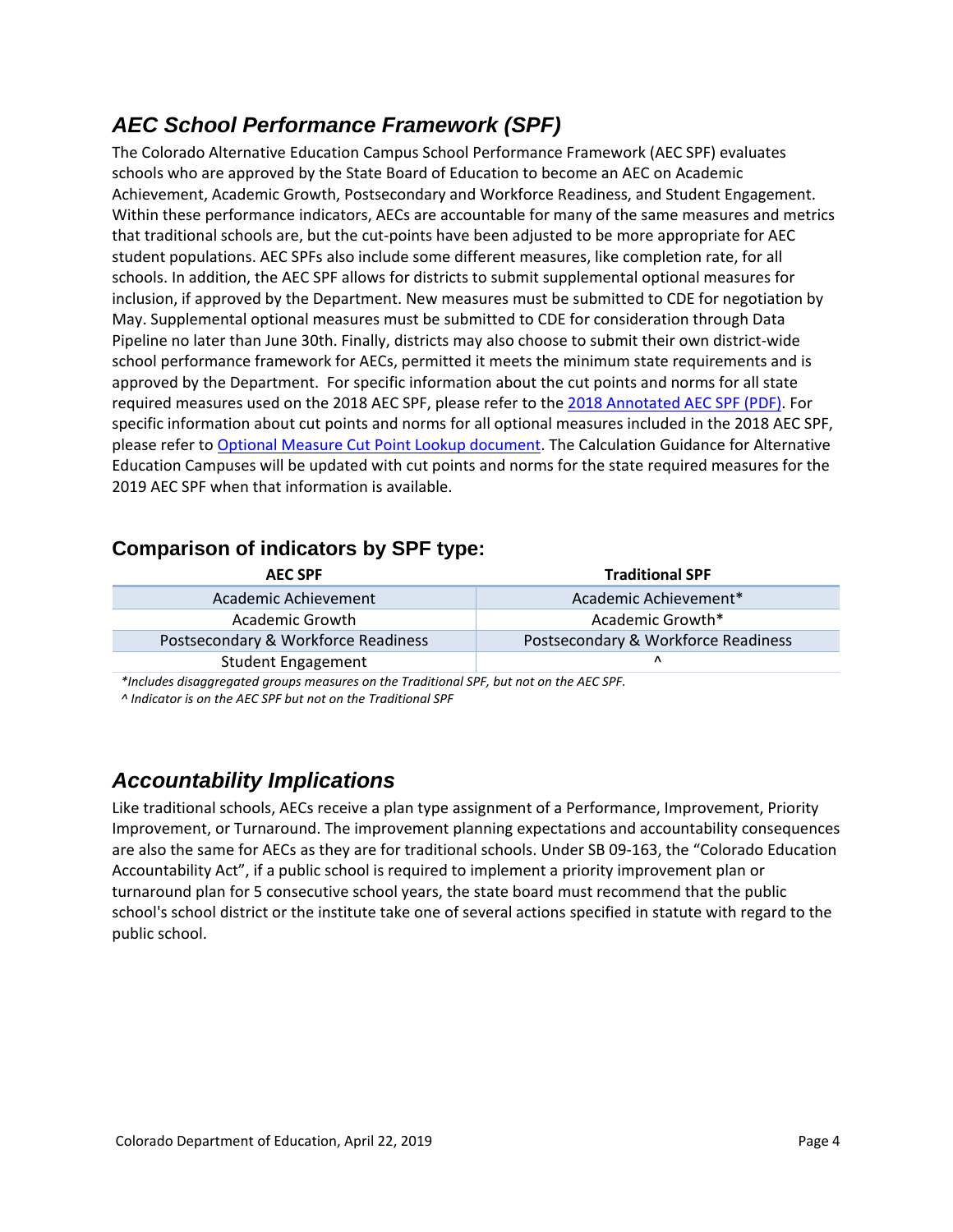## <span id="page-4-0"></span>*Calendar of AEC Accountability Processes*

| <b>School</b><br>Year | <b>Month</b><br>Year | <b>District/Authorizer Action</b>                                                                                                                                                        | <b>CDE Action</b>                                                                                                |
|-----------------------|----------------------|------------------------------------------------------------------------------------------------------------------------------------------------------------------------------------------|------------------------------------------------------------------------------------------------------------------|
| 2018-2019             | January 2019         | Schools applying for the first time AEC<br>Designation notify CDE of intent to apply<br>for AEC Designation                                                                              |                                                                                                                  |
|                       | <b>March 2019</b>    |                                                                                                                                                                                          | AEC Renewal/Application Data Pipeline<br>collection opens to Districts/Authorizers at<br>beginning of month.     |
|                       | April 2019           | District/Authorizer applies for <b>AEC Status</b><br>or AEC Renewal for schools for upcoming<br>year based on prior year's data through<br>Data Pipeline.                                | AEC Renewal/Application Data Pipeline<br>collection opens to Districts/Authorizers at<br>closes at end of month. |
|                       | May 2019             |                                                                                                                                                                                          | Actual Measures Data Pipeline collection opens<br>for Districts/Authorizers at beginning of<br>month.            |
|                       | <b>June 2019</b>     | AECs wishing to submit optional measures<br>for consideration for inclusion on the AEC<br>SPF must do so through the Actual<br>Measures Data Pipeline collection by the<br>end of month. |                                                                                                                  |
| 2019-2020             | August 2019          |                                                                                                                                                                                          | AEC status is approved by State Board of<br>Education and announced to schools.                                  |
|                       |                      |                                                                                                                                                                                          | Optional measures are approved by CDE and<br>incorporated into AEC SPF calculations.                             |
|                       | September 2019       |                                                                                                                                                                                          | Preliminary release of AEC SPF plan types to<br>Districts/Authorizers.                                           |
|                       | October 2019         | Districts/Authorizers submit October<br>Count data to CDE (this is used to pre-<br>populate sections of AEC<br>Renewal/Application Data Pipeline<br>collection for upcoming year).       |                                                                                                                  |
|                       | December 2019        |                                                                                                                                                                                          | Final release of AEC SPF plan types to schools<br>and districts; this information is publicly<br>available.      |

In addition to these timelines, AEC schools should also be aware of [UIP timelines.](http://www.cde.state.co.us/uip/uipoverview)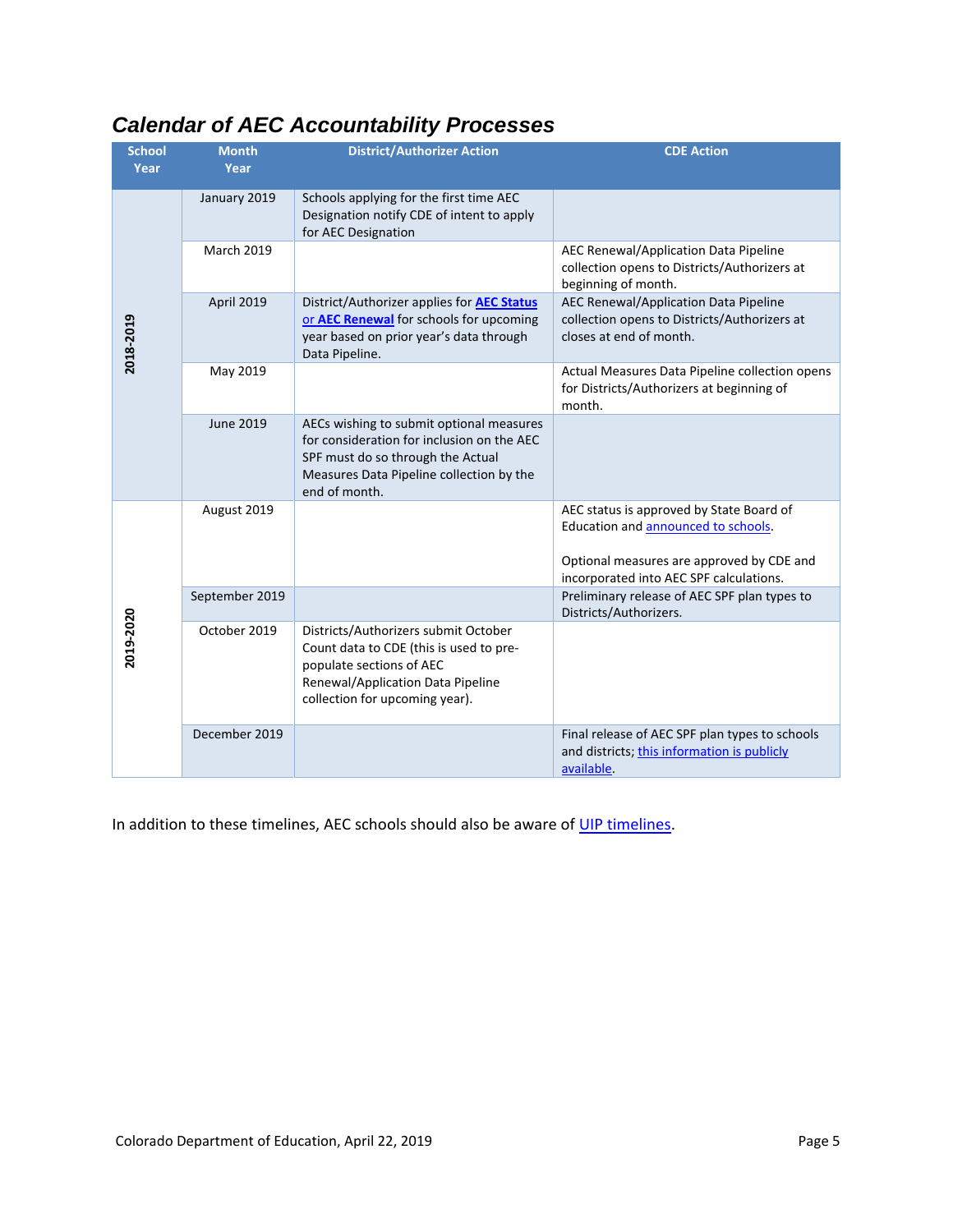## <span id="page-5-0"></span>**The Application and Renewal for Designation as an Alternative Education Campus Form: Understanding AEC Designation**

Schools must apply to be considered an Alternative Education Campus (AEC). The application/renewal process is in place in order for schools to demonstrate that they meet the criteria established in C.R.S. 22-7-604.5 and 1 CCR 301-57 which defines an Alternative Education Campus. Schools that meet these criteria are evaluated on the AEC School Performance Framework (SPF) instead of the Traditional SPF.

#### Existing AEC **School** Month/ Year Newly opened AEC Year (Application) (Renewal of Status) August 2018 District/Authorizer and/or AEC School District/Authorizer and/or AEC School collects collects information about entering information about entering students' high-risk September 2018 status and keeps that information secure per students' high-risk status and keeps that October 2018 information secure per district/authorizer district/authorizer policies. November 2018 policies. December 2018 January 2019 District/Authorizer notifies CDE of intent to apply for AEC designation by January 2018-2019 2018-2019 15<sup>th</sup> (sanders b@cde.state.co.us). February 2019 CDE pre-populates Data Pipeline with CDE pre-populates Data Pipeline with renewal applicant school information. school information. April 2019 Districts/Authorizers complete AEC Districts/Authorizers complete AEC designation application through Data designation renewal application through Data Pipeline. Pipeline. May 2019 CDE audits AEC applications. CDE audits AEC applications. District/Authorizer may receive site visit District/Authorizer may receive site visit if CDE June 2019 given it is a new application. CDE makes has additional questions. CDE makes July 2019 recommendation to State Board. recommendation to State Board. August 2019 State Board votes on AEC designations for State Board votes on AEC designations for 2019-2020 2019-2020 2019-2020. 2019-2020. September 2019 | Final AEC SPF plan types are released. | Final AEC SPF plan types are released.

## *Designation Timeline*

Per the table above, schools in their first year of operation go through a similar process that currently existing and established AEC schools do. Schools cannot open with AEC status already in place because AEC status is derived from the population of students served by the school. Thus, the school has to be open and serving students before the school can be designated as an AEC. It is best practice for districts that are interested in opening up a new AEC to apply for AEC designation during the first year of operation. The annual timeline for this process is to notify CDE of interest in becoming an AEC by January 15<sup>th</sup> of each year and completing the AEC application as a "new designation". Districts that wish to receive an AEC SPF in the first year of designation for the school they would like to become an AEC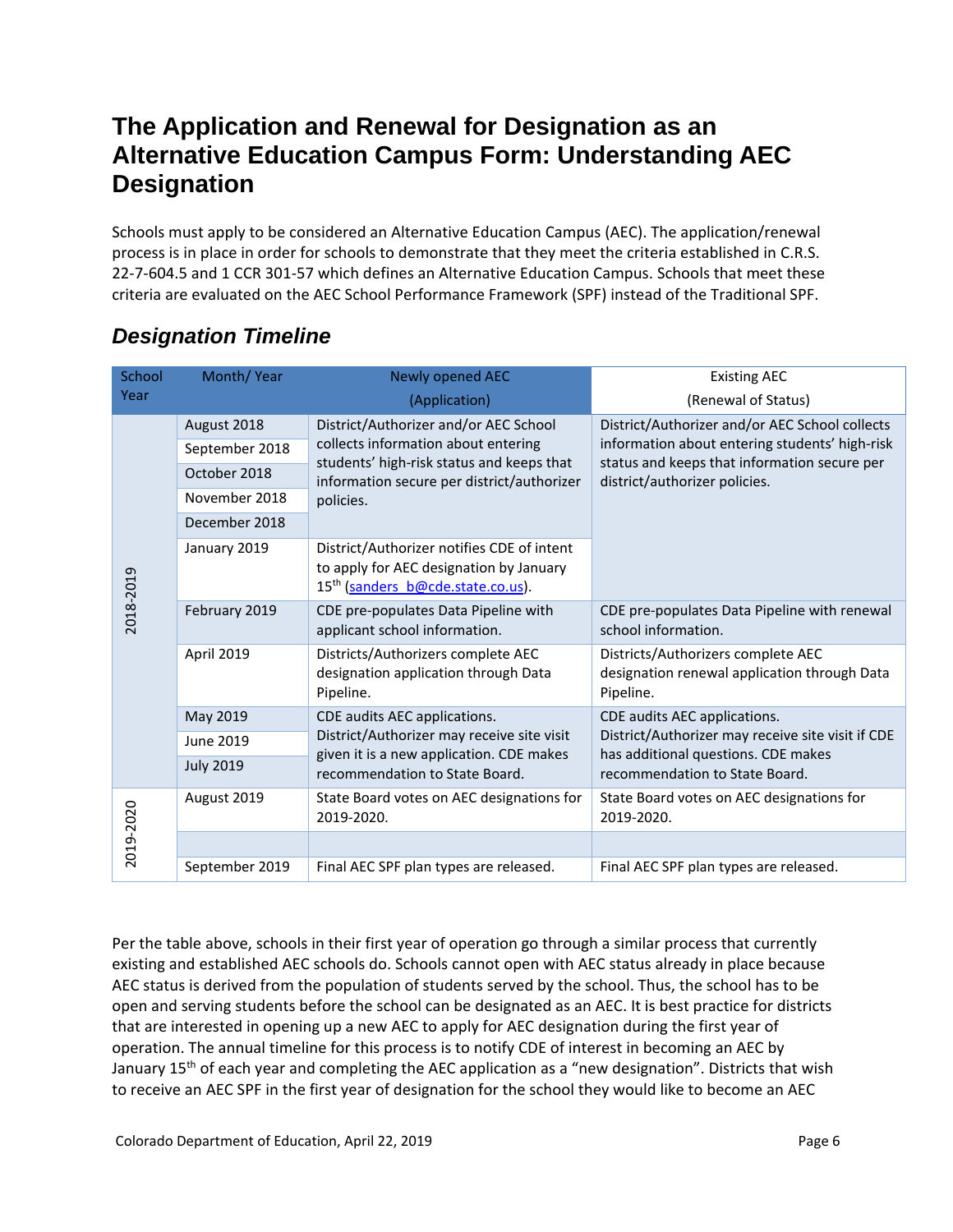may declare this through Pipeline. Similarly, if a district would not like to receive an AEC SPF in the first year of designation for the school they would like to become an AEC, this must also be declared through Pipeline. Please contact B Sanders via Sanders B@cde.state.co.us if a district has questions about the AEC designation process.

The designation process, which is a mandated annual renewal process for every AEC in the state per C.R.S. 22-7-604.5, essentially requires us to look backwards at the student body's characteristics to determine how to evaluate that school's performance in the coming year. If the school meets certain criteria, as established in state law, then the school is eligible to be evaluated on the AEC SPF.

#### *Designation Requirements*

In order to be considered an Alternative Education Campus, a school must meet all of the following requirements as outlined in C.R.S. 22-7-604.5:

- Is an autonomous public school
- Has an administrator who is not under the supervision of an administrator at another school
- Has a separate budget from any other public school
- Has nontraditional methods of instructional delivery
- Has a public process to ensure accountability
- Serves one of the following student populations *at the time of the most recent October Count administration*:
	- o All students have severe limitations which preclude appropriate administration of state assessments pursuant to §22-7-409, C.R.S.;
	- o All students attend the school only on a part-time basis and come from other public schools where the part-time students are counted in the enrollment of the other public school; or
	- o More than 90% of students have either an Individualized Education Program (IEP) pursuant to §22-20-108, C.R.S. and/or meet the definition of a "high-risk" student as illustrated below
- Has a specialized mission to serve special needs or at-risk population

The state of Colorado defines "high-risk" students as those who:

- Dropout student has dropped out of school.
- Habitually Truant student has at least four excused or unexcused absences from public school in any one month or at least ten excused or unexcused absences from public school in any one year (note the definition of "habitually truant" in C.R.S. 22-7-604.5 differs slightly from C.R.S. 22-33-107(I) as there are no age restrictions and includes excused absences)
- Child Abuse or Neglect student has a documented history of child abuse or neglect, and/or involvement in the foster care system, and/or has been an adjudicated ward of the court.
- Parental Loss Student has parents or guardians in prison or on parole or probation and/or has experienced the loss of a parent or sibling.
- Mental/Behavioral Health Issue Student has a documented history of a mental or behavioral health issue and/or has experienced significant trauma.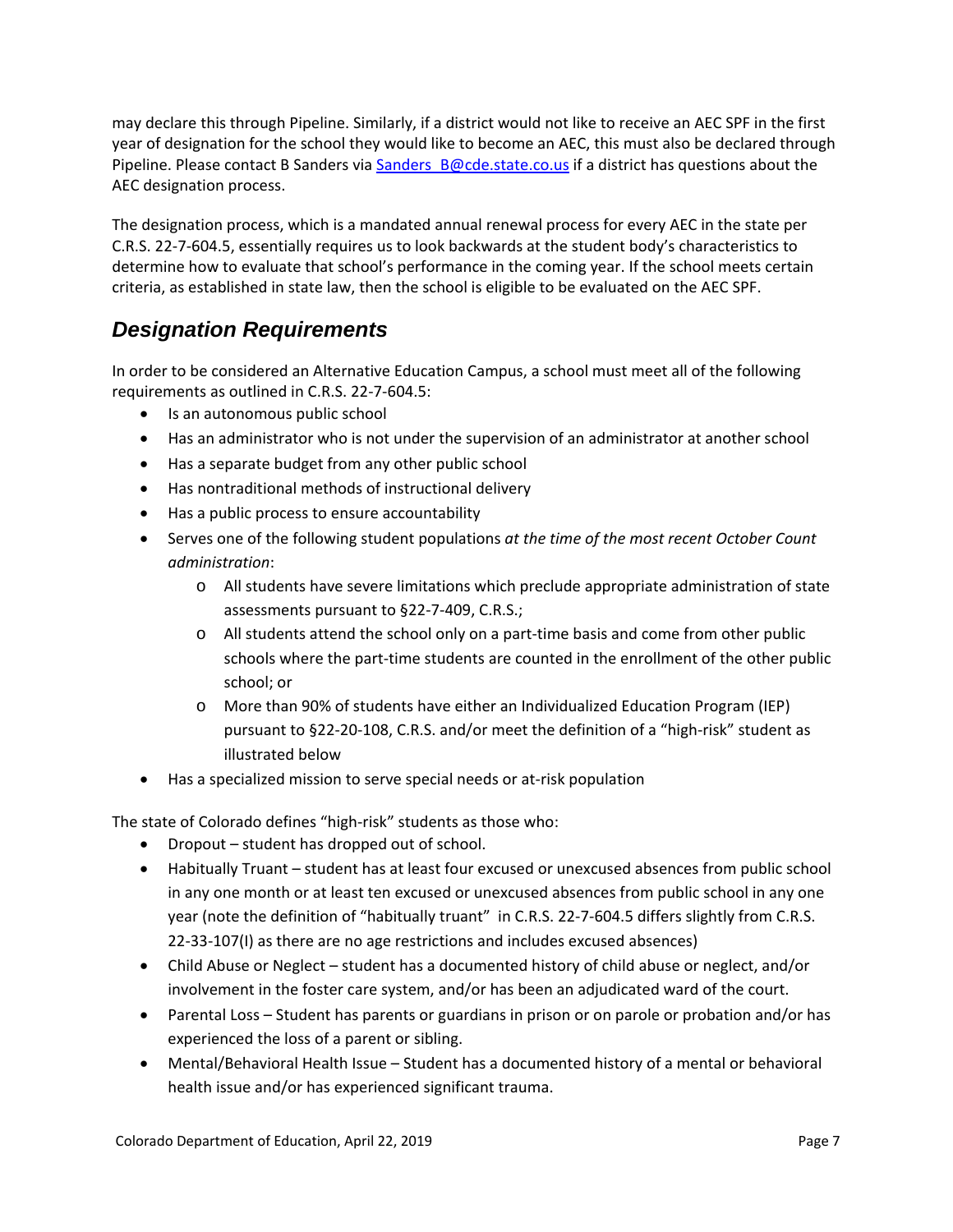- Gang Involvement Student has documented history of personal street gang involvement or has immediate family members with documented histories of street gang involvement.
- Drugs or Alcohol Student has a documented history of personal drugs or alcohol use or has parents or guardians with documented dependencies on drugs or alcohol.
- Domestic Violence Student has a documented history of domestic violence in the immediate family.
- Pregnant or Parenting Student is under the age of twenty and is a parent or pregnant woman.
- Repeat Suspensions Student has a documented history of repeated school suspensions.
- Over Age & Under Credit Student is over traditional school age for their grade level and lack adequate credit hours for their grade level (See Appendix C).
- Homeless Student—Student is homeless as defined by §22-1-102.5 (2), C.R.S.
- Migrant Student—Student is migrant as defined by §22-23-103 (2), C.R.S.
- Juvenile Delinquent—Student is committed to the department of human services or in detention awaiting disposition of charges

#### *Designation Data*

#### **Pre-Populated Data**

CDE will pre-populate information in Data Pipeline at the student level for the October Count population of students at a given school using the most recent Student October, Student December, and Student End of Year data submissions. These are fields that come directly from the school's data submissions, and the data as submitted in those collections is used as verification for inclusion in a given high-risk category:

- District and school information
- Student's SASID
- Student's Date of Birth
- Student's Grade
- Student's Anticipated Year of Graduation (AYG)
- If the student is on an IEP
- If the student has been committed or detained
- If the student has previously dropped out
- If the student has been expelled
- If the student is a migrant
- If the student is homeless

If there was an error with your school's October or December Count submission, and there are issues with your pre-populated data, you may designate a given student as Other High Risk in your Data Pipeline submission and provide an additional data file with the corrected information to CDE via Syncplicity. If you believe a student is not marked in one of the pre-screened high-risk categories above, but should have been, please refer to the Documentation Requirements for High Risk Students document available here for the data sources that can be used to identify students by each category: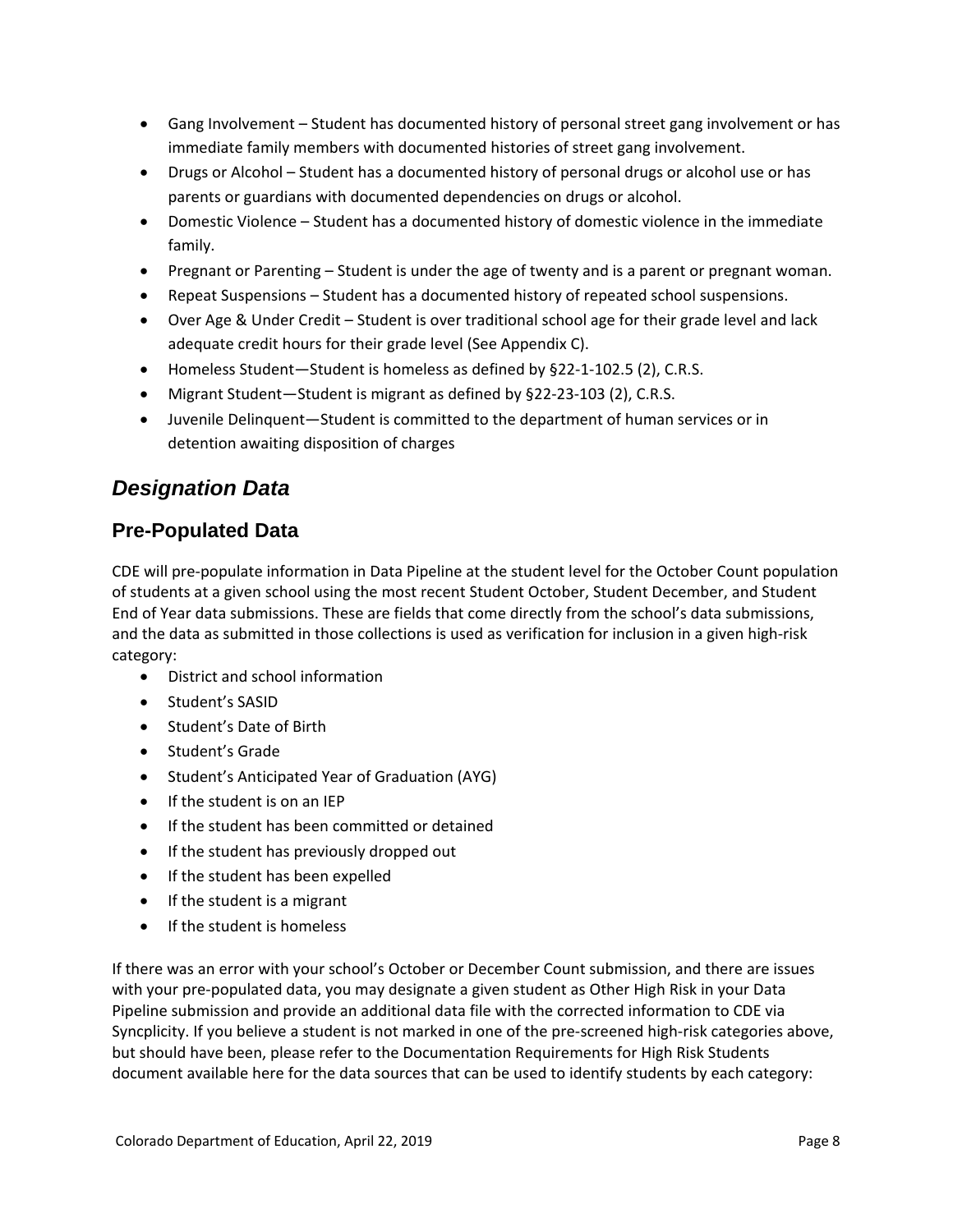[http://www.cde.state.co.us/datapipeline/per-aec.](http://www.cde.state.co.us/datapipeline/per-aec) Contact B Sanders (sanders b@cde.state.co.us) for more information.

#### **School Provided Data**

Several of the "high-risk" designations are not supplied in the October or December Count student submission file are not able to be pre-populated by CDE. These fields can be designated by districts based on intake information and documentation gathered about students while students are enrolled at the Alternative Education Campus. Please refer to the Documentation Requirements for High Risk Students document available here for the data sources that can be used to identify students by each category: [http://www.cde.state.co.us/datapipeline/per-aec.](http://www.cde.state.co.us/datapipeline/per-aec) CDE has found that best practice is to develop a standard intake procedure that goes through AEC high-risk factors for all students entering the school and develops documentation on these students' high-risk factors. Such documentation may be helpful in tailoring engagement methods for these students and may also be useful when it comes time to complete the school's application/renewal template.

Those high-risk categories that only a district can identify are:

- Pregnant or Parenting
- Domestic Violence
- Drugs or Alcohol
- Gang Involvement
- Mental/Behavioral Health Issue
- Parental Loss
- Child Abuse or Neglect or in Foster Care
- Habitually Truant
- Justified Expulsion
- Over Age/Under-Credited

#### *Exception for AECs not meeting 90% High Risk*

In cases where a district would like to submit an AEC application for one or more of its schools and the application does not meet the criteria outlined in C.R.S. 22-7-604.5, particularly regarding the 90% high risk criteria, districts may submit the application to CDE by the deadline and the department will take into account one or more of the following considerations stated below when recommending the submission to the State Board of Education. CDE requests that districts contact the department prior to submitting the application(s) to discuss all relevant options.

If a district contacts CDE to pursue one of the options below, the process will be as follows:

- The district will complete the high-risk identification of their student data to the best of their ability and submit that data to the AEC Renewal/Application Data Pipeline collection by the collection deadline.
- CDE staff will investigate one of the options below on behalf of the district.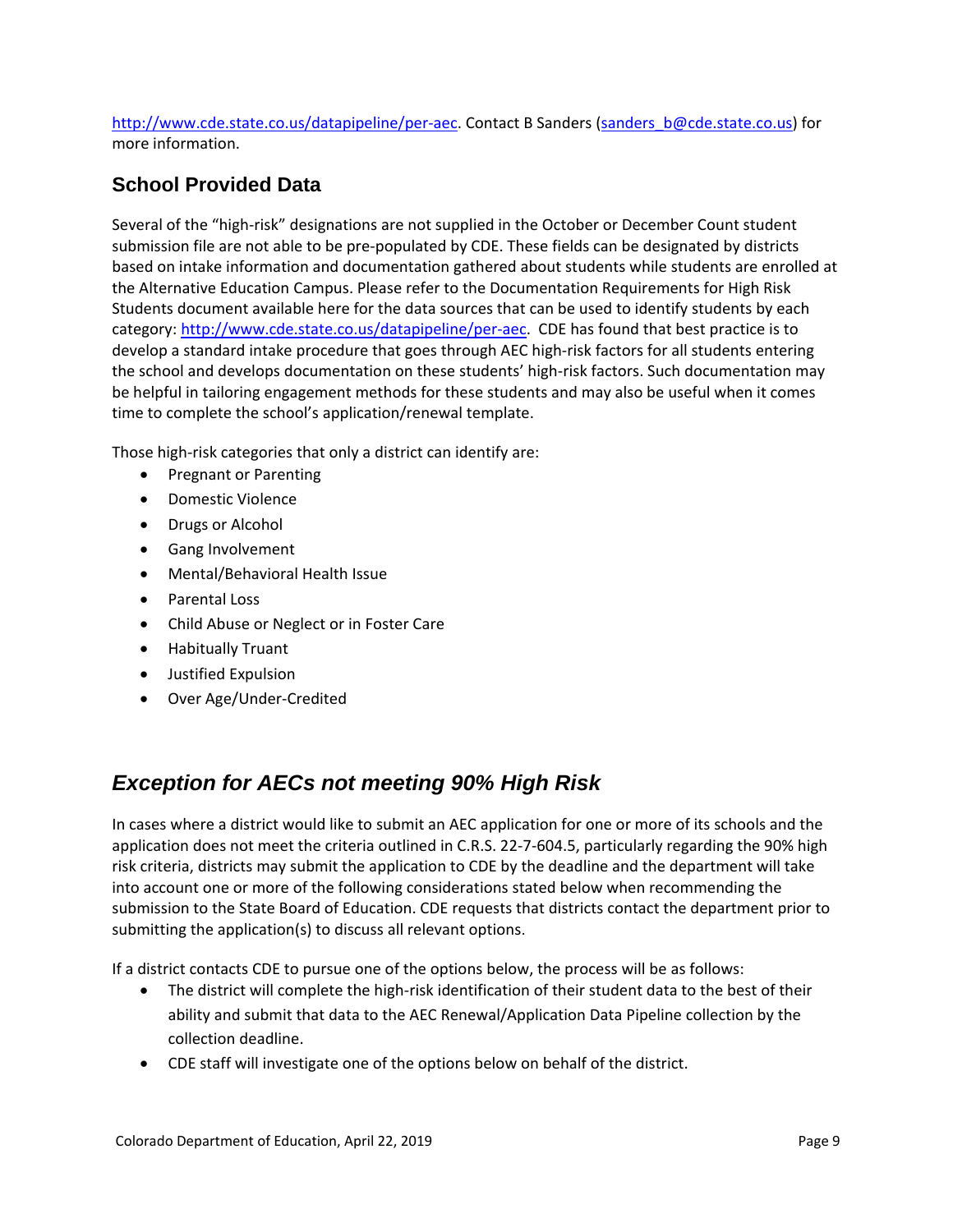- If one of the options below brings the district up to 90% high risk identification, then CDE will inform the district and recommend approval of AEC designation status to the State Board of Education.
- If none of the options below brings the district up to 90% high risk identification, then CDE will inform the district, and suggest the district apply for AEC designation in the following year. In that year, retroactive AEC designation can be sought.

Please note that the small N size options are restricted to AECs which serve 30 students or less based on a given October Count dataset.

#### **Option 1- Small N**

CDE cannot recommend AECs for approval to the state board if the AEC does not serve at least 90% IEP and/or high-risk students, or if the school is not 100% part-time enrolled students. AECs not meeting 90% IEP/high-risk criteria due to a small number of students enrolled in the school may be recommended with less than 90% IEP/high-risk. Small AECs can be granted a waiver if one student equals more than 5% of the student population. In this instance, AECs with less than 20 students may be permitted to have one student non-IEP/high-risk even though this accounts for more than 5% of the total student population.

#### **Option 2- Small N and 3 Year Average**

<span id="page-9-0"></span>CDE cannot recommend AECs for approval to the state board if the AEC does not serve at least 90% IEP and/or high-risk students, or if the school is not 100% part-time enrolled students. AECs not meeting 90% IEP/high-risk criteria due to a small number of students enrolled in the school may be recommended with less than 90% IEP/high-risk. If small AECs still cannot meet 90% IEP/high-risk even after using Option 2, as stated above, small AECs would have the option of using three years of enrollment data. In this instance, AECs with less than 100 students over three years may be permitted to have less than 90% of the school's population IEP/high-risk as long as the three year average is 90% or higher.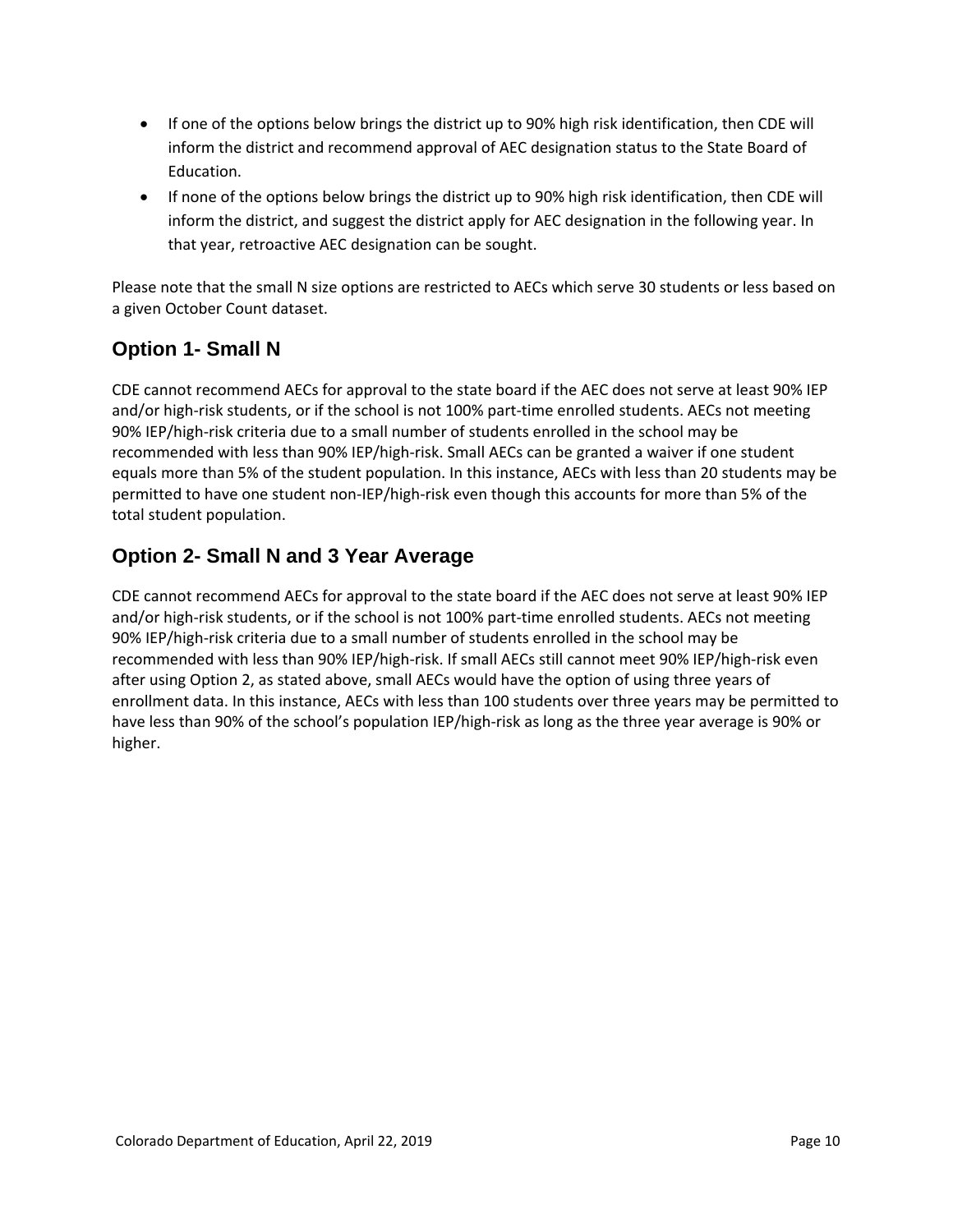## **Optional Measures Data Pipeline Collections: Selecting Measures for Evaluating the Performance of Alternative Education Campuses**

#### *Selection of Measures Timeline*

The Selection of Measures process, which includes participation in the AEC Actual Measures and Data Pipeline Collection is currently the process whereby CDE accepts and incorporates local measure data into the Alternative Education Campus School Performance Frameworks (AEC SPFs) for both schools with an AEC designation already in place, and schools which are receiving an AEC designation for the first time,. Please note that the inclusion of local data or measures is no longer an option for districts to submit for the AEC SPF for the body of evidence condition through the Request to Reconsider process; therefore, submission of these local measures through the Selection of Measures process (the Actual Measures and Data Pipeline Collection) must occur before the frameworks are generated.

#### *Returning Schools with an AEC Designation*

In addition to the AEC Application and Renewal Form, if a district/authorizer wishes their AEC school(s) to be eligible for AEC accountability, then districts/authorizers may also submit supplemental optional measures data through Data Pipeline or opt out of the actual measures pipeline collection by June 30 of each year. Information about the optional measures collection can be found here: <http://www.cde.state.co.us/datapipeline/per-aec>

Links for the Actual Measures Data Pipeline collection are provided in Appendix A. Newly opened AECs, where the district/authorizer has submitted an AEC designation application but has not yet received an official AEC status designation by the state board of education, are allowed to submit optional measures data through this pipeline collection during the same year they submit their first application for AEC designation.

By August, CDE will review and approve or deny the selected supplemental optional measures, metrics and cut-points.

#### *Schools Receiving an AEC Designation for the First Time*

Districts who are pursuing AEC designation for one or more of their schools for the first time will submit the AEC Designation application at the same time as their schools which already have an AEC Designation.

Districts pursuing AEC designation for one or more of their schools for the first time, and are granted AEC designation for the next school year by the state board of education each August. The new AEC will receive an AEC SPF for the first time that fall, unless the district choses otherwise through Pipeline during this collection.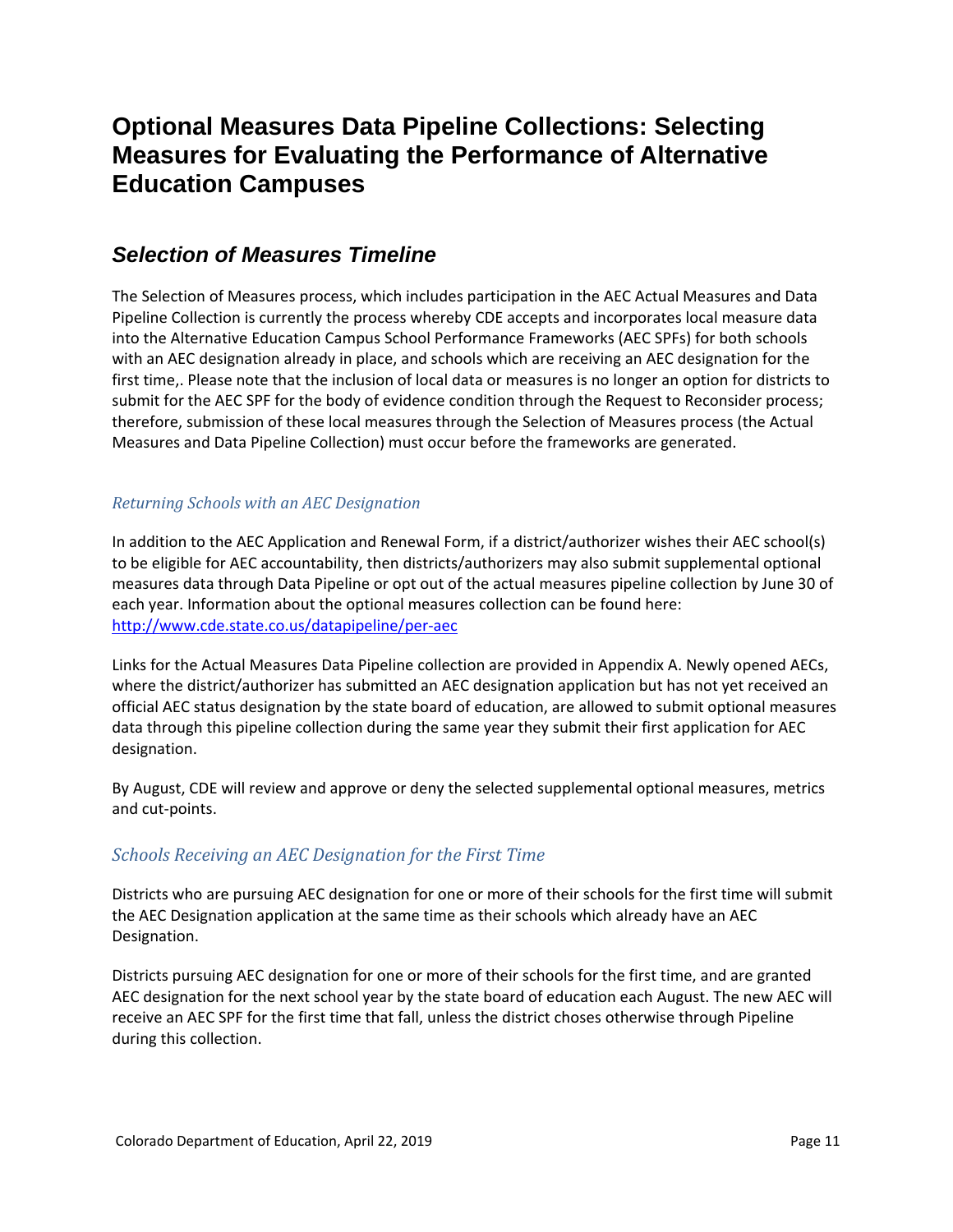#### *Selection of Measures Requirements*

Optional measures can be submitted for consideration to CDE through the actual measures data pipeline collection. The following are required elements of the actual measures data pipeline collection submission:

- optional supplemental measures and supporting aggregated data that the district wishes to include on their schools' AEC SPF reports,
- signatures of the school principal, district superintendent or authorizer chair, and the local board president, as evidence of agreement by the school and the district/authorizer as to the school's selected AEC measures, metrics, and cut-points and verification of the accuracy of the data submitted.

Districts/authorizers are responsible for working with their AEC schools to review and select appropriate supplemental measures, and for reporting accurate and complete results to CDE. Where the selected measure requires a school or its district or authorizer to gather data that is not otherwise routinely submitted to the Department, the school and its authorizer are responsible for the cost of gathering such data. They must gather such data in a reliable fashion and must describe in their submission the methods used to generate the data. This data is also subject to CDE monitoring.

The Department's intention is to initiate and foster a process of research, development, and continuous improvement. Thus, the Department encourages the ongoing effort to develop rigorous measures that are well-calculated to capture the success of Alternative Education Campuses in fulfilling their missions.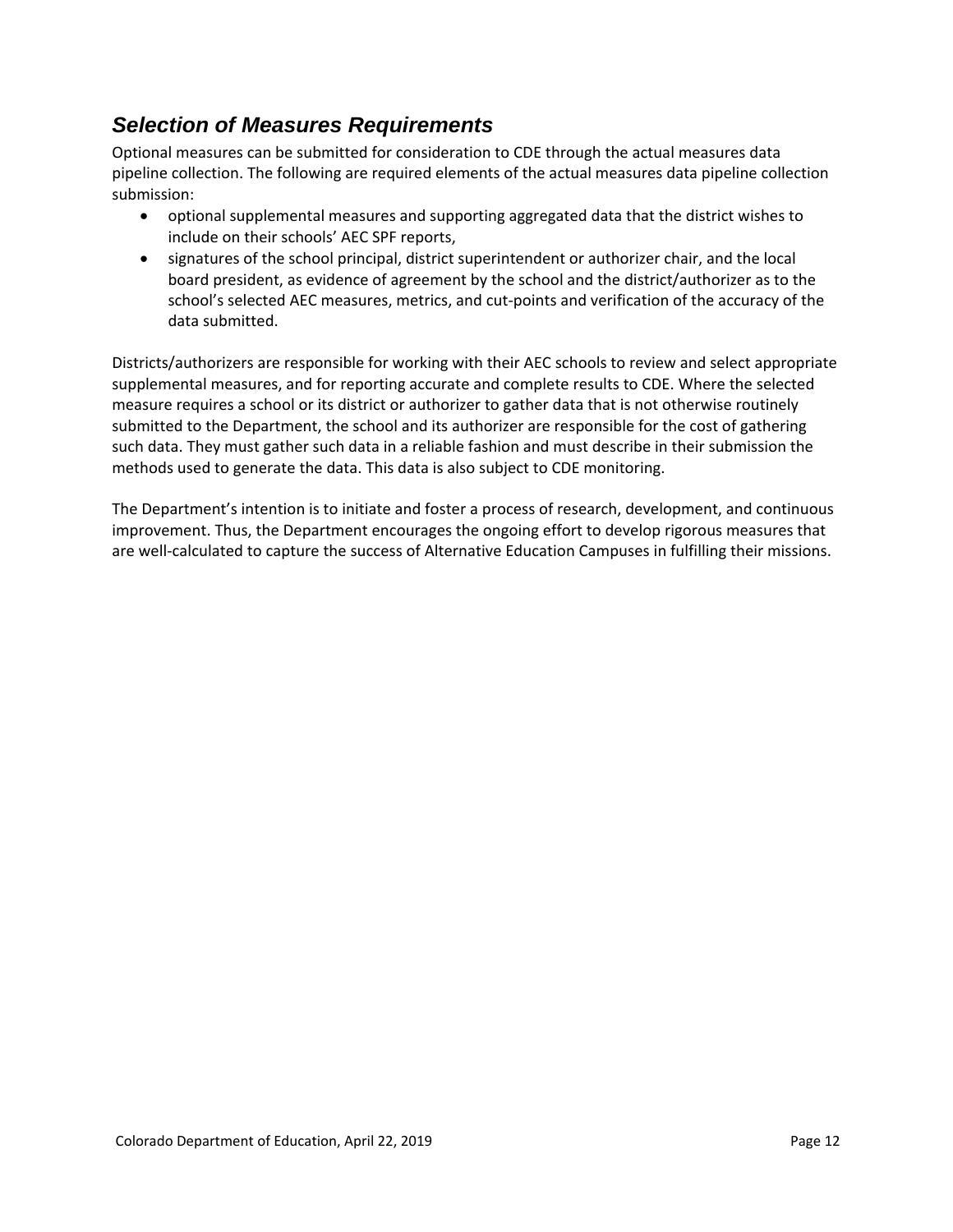## <span id="page-12-0"></span>**The Alternative Education Campus School Performance Framework: Evaluating the Performance of Alternative Education Campuses**

#### *Evaluation Process*

Each August, the Department will produce a traditional Colorado School Performance Framework (SPF) report for every school in the state. School Performance Framework reports will be preliminarily issued to districts and the Institute for all schools, including all Alternative Education Campuses (AECs). For schools that completed the AEC Designation collection by May of each year and approved as AECs by the State Board in August of each year, the Department also will generate a preliminary AEC School Performance Framework report each September. For those districts which submitted supplemental optional measure data through Data Pipeline, that data will be included on the AEC SPF for those schools if that data is accepted by CDE.

In November, the Department makes a final recommendation to the State Board regarding district accreditation ratings and, in December, the State Board approves school plan type assignments. The preliminary reports notify districts and the Institute of the type of plan type—Performance, Improvement, Priority Improvement, or Turnaround—each public school, including all Alternative Education Campuses, shall be required to develop. Priority Improvement and Turnaround school unified improvement plans must be submitted to the Department in January. All plans must be submitted in April for publication o[n SchoolView.org.](http://www.schoolview.org/)

## *Guiding Principles for AEC Accountability*

The purpose of the AEC School Performance Framework is to account for the special population which AECs serve, including:

- To differentiate among more and less effective AECs (On the 2018 SPFs, 90% AECs would have earned a rating of Turnaround or Priority Improvement on the traditional SPF).
- $\bullet$  To represent the performance of 12<sup>th</sup> grade AEC students currently not represented by most traditional state academic achievement and growth measures as most AECs serve more students in the upper high school grades than lower grades.
- To provide an AEC-relevant student-level benchmarks for common statewide measures. These measures are normed against only AECs statewide.
- To provide a common understanding of quality among AECs for a given indicator on the AEC using the indicator level ratings.
- To provide an overall rating for an AEC which is meaningful and reflective of the actual quality of that AEC.

Characteristics of an optional measure for inclusion in a school's AEC SPF framework are as follows:

● Measure is representative of the entire AEC population (required for Achievement and Growth and encouraged for Student Engagement and Postsecondary and Workforce Readiness). This can include all enrolled students, or all students at a particular grade level. An optional measure should not represent a sub-set of students, i.e. students that share a particular trait (like regular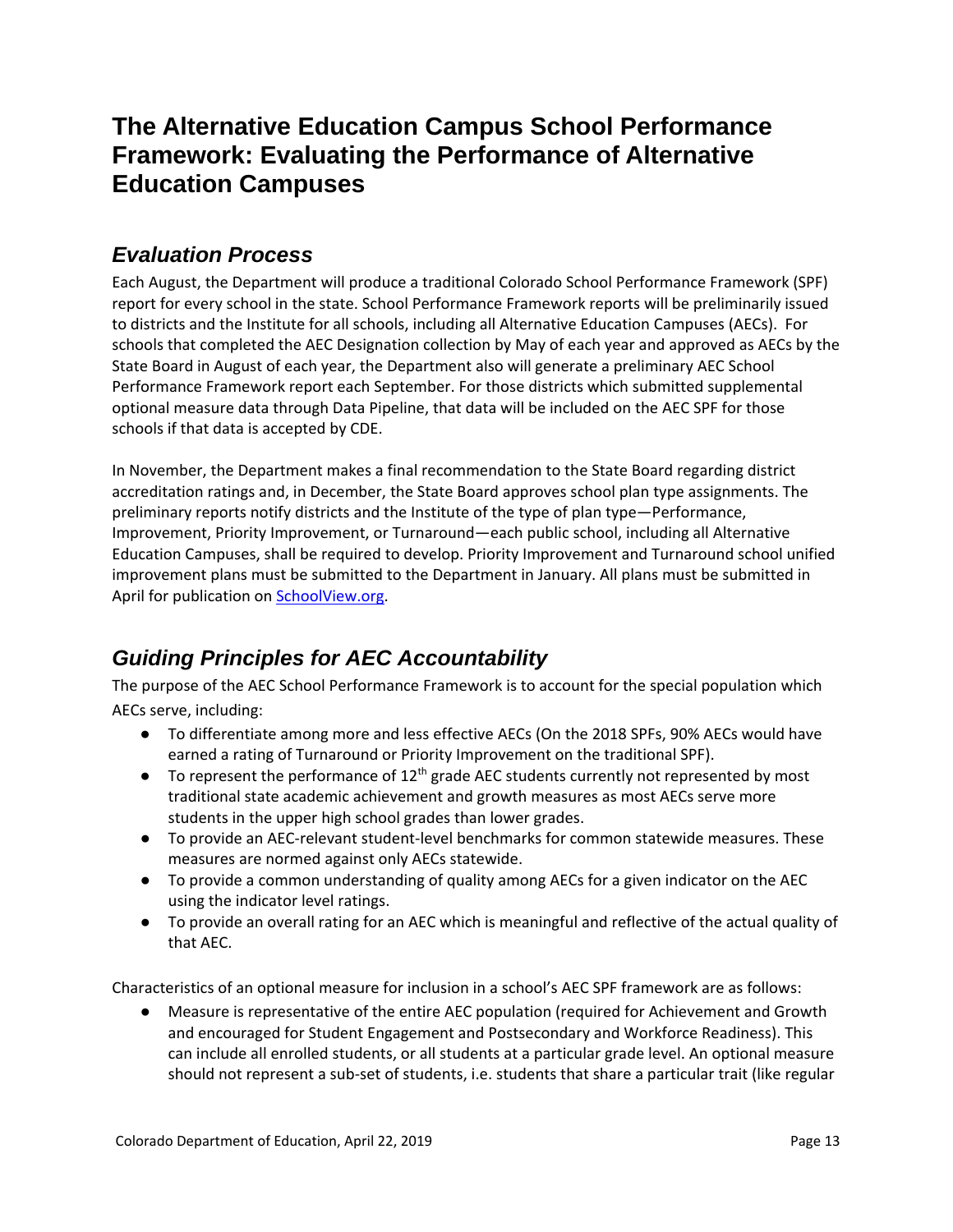attendance) or are taking a specific course, teacher, etc., unless a specific and robust rationale is provided and accepted by CDE.

- Measure is aligned with the mission of the AEC, and indicates whether the AEC is successfully serving its target population and fulfilling its mission-statement goals.
- Measure provides valid and reliable test forms and student scores:
	- o For vendor-created assessments or surveys:
		- Adequate documentation is available showing the assessment aligns with the Colorado Academic Standards.
		- The measure meets technical (scoring, scaling, and growth) requirements for validity and reliability.
	- o For locally created assessments or surveys:
		- Documentation regarding test design/item writing processes showing alignment with the Colorado Academic Standards and research-based test development method.
		- Information on scoring rubrics, student score distributions, performance descriptors and cut-scores and trends over time are also necessary.
- Measure represents an accurate and meaningful definition of student performance or outcomes that can be confidently mapped to a common AEC-appropriate expectation of student success.
- Measure provides consistent student and school-level performance inferences across districts. AECs using the same measure must use the same expectations of student and/or school performance as all other Colorado AECs.
- Measure is instructionally or programmatically relevant, especially in the case of measures requiring additional assessment time or teacher resources.
- CDE provides guidance and/or documentation to help districts choose among optional measures and ensure consistent and accurate calculations and submissions of data.

#### *Alternative Education Campus School Performance Framework Requirements*

The Colorado Alternative Education Campus School Performance Framework (AEC SPF) includes four performance indicators: Academic Achievement, Academic Growth, Student Engagement, and Postsecondary and Workforce Readiness.

Each of the performance indicators are weighted and include measures, metrics and cut-points that are required by the Department where sufficient data exist at the school. The cut-points translate into ratings of either *does not meet*, *approaching*, *meets*, or *exceeds* minimum state expectations. The cutpoints for the AEC SPF derive from the baselined normative performance of AECs which can be found in the Calculation Guidance for Alternative Education Campuses. For measures with state-required metrics and cut-points, the Department will provide the results for each AEC and their AEC percentile performance.

The table below summarizes the weights, state-required measures, metrics, and cut-points. All data is based on three years of data where available.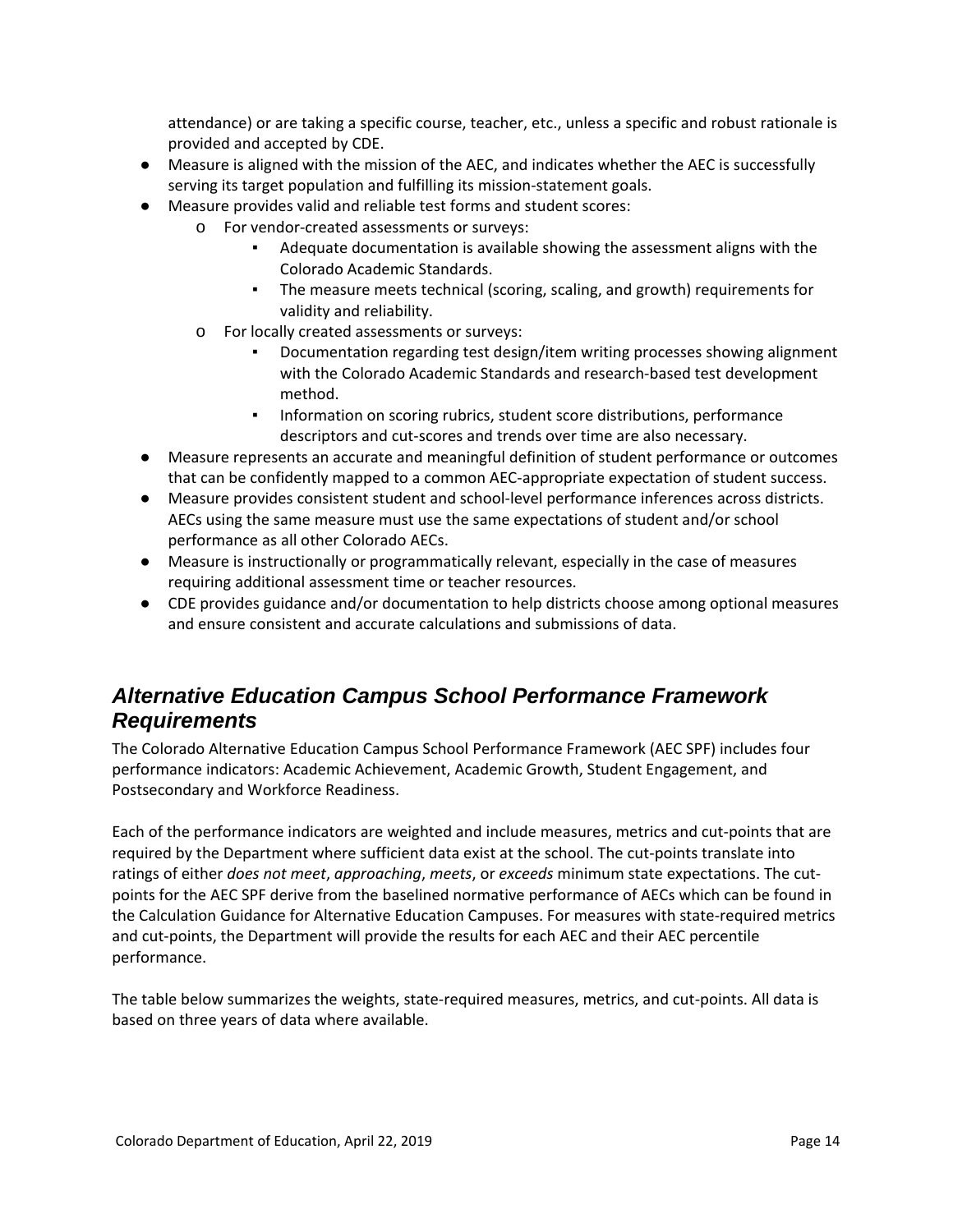| Performance<br><b>Indicator</b>                           | <b>State-Required Measures and Metrics*</b> |                                                                                                                                                                                                                                                                           | <b>State-Required Cut-Points*</b>                                                                                                                                                                                                                                             |
|-----------------------------------------------------------|---------------------------------------------|---------------------------------------------------------------------------------------------------------------------------------------------------------------------------------------------------------------------------------------------------------------------------|-------------------------------------------------------------------------------------------------------------------------------------------------------------------------------------------------------------------------------------------------------------------------------|
|                                                           | <b>All EMH</b><br>levels<br>combined        |                                                                                                                                                                                                                                                                           |                                                                                                                                                                                                                                                                               |
| <b>Academic</b><br><b>Achievement</b>                     | 15%                                         | CMAS statewide assessment)<br>$\bullet$<br>mean scale score - English<br>Language Arts, Math<br><b>CMAS Science (statewide</b><br>$\bullet$<br>assessment) mean scale score<br>PSAT mean scale score -<br>$\bullet$<br><b>Evidence Based Reading and</b><br>Writing, Math | Does not meet AEC<br>$\bullet$<br>norms: Below the 40 <sup>th</sup><br>percentile<br>Approaching AEC norms:<br>At/above 40 <sup>th</sup> percentile<br><b>Meets AEC norms:</b><br>$\bullet$<br>At/above 60 <sup>th</sup> percentile<br><b>Exceeds AEC norms:</b><br>$\bullet$ |
| <b>Academic Growth</b>                                    | 35%                                         | CMAS (statewide assessment)<br>$\bullet$<br>median growth percentiles in<br>English Language Arts and<br>Math<br>PSAT to SAT growth median<br>$\bullet$<br>growth percentiles in<br><b>Evidence Based Reading and</b><br>Writing, Math                                    | At/above 90 <sup>th</sup> percentile                                                                                                                                                                                                                                          |
| <b>Student</b><br><b>Engagement</b>                       | 20%                                         | Attendance rate<br>$\bullet$<br>Truancy rate<br>٠                                                                                                                                                                                                                         |                                                                                                                                                                                                                                                                               |
| Postsecondary and<br><b>Workforce</b><br><b>Readiness</b> | 30%                                         | Best-of Completion rate (all<br>$\bullet$<br>students)<br>Dropout rate<br>$\bullet$<br>Colorado SAT mean scale<br>$\bullet$<br>score in Evidence Based<br>Reading and Writing, Math                                                                                       |                                                                                                                                                                                                                                                                               |

Additionally, districts or the authorizer may request that the Department include optional measures approved by CDE for each of the performance indicators on its AEC SPF reports. At a minimum, the supplemental optional measures must:

- fall under one of performance indicators that are in the Colorado AEC SPF;
- meet the criteria outlined below under each of the performance indicators.

The Department reserves the right to remove or change measures, required or optional, as needed to assure the integrity and quality of school evaluations.

#### *Submission Requirements for Measures*

Note: Due to the change in state assessments, this section has been put on hold for the 2018 Selection of Measures process for the 2017-18 school year due to the lack of data available. Districts/authorizers have been notified that this policy will resume in 2019.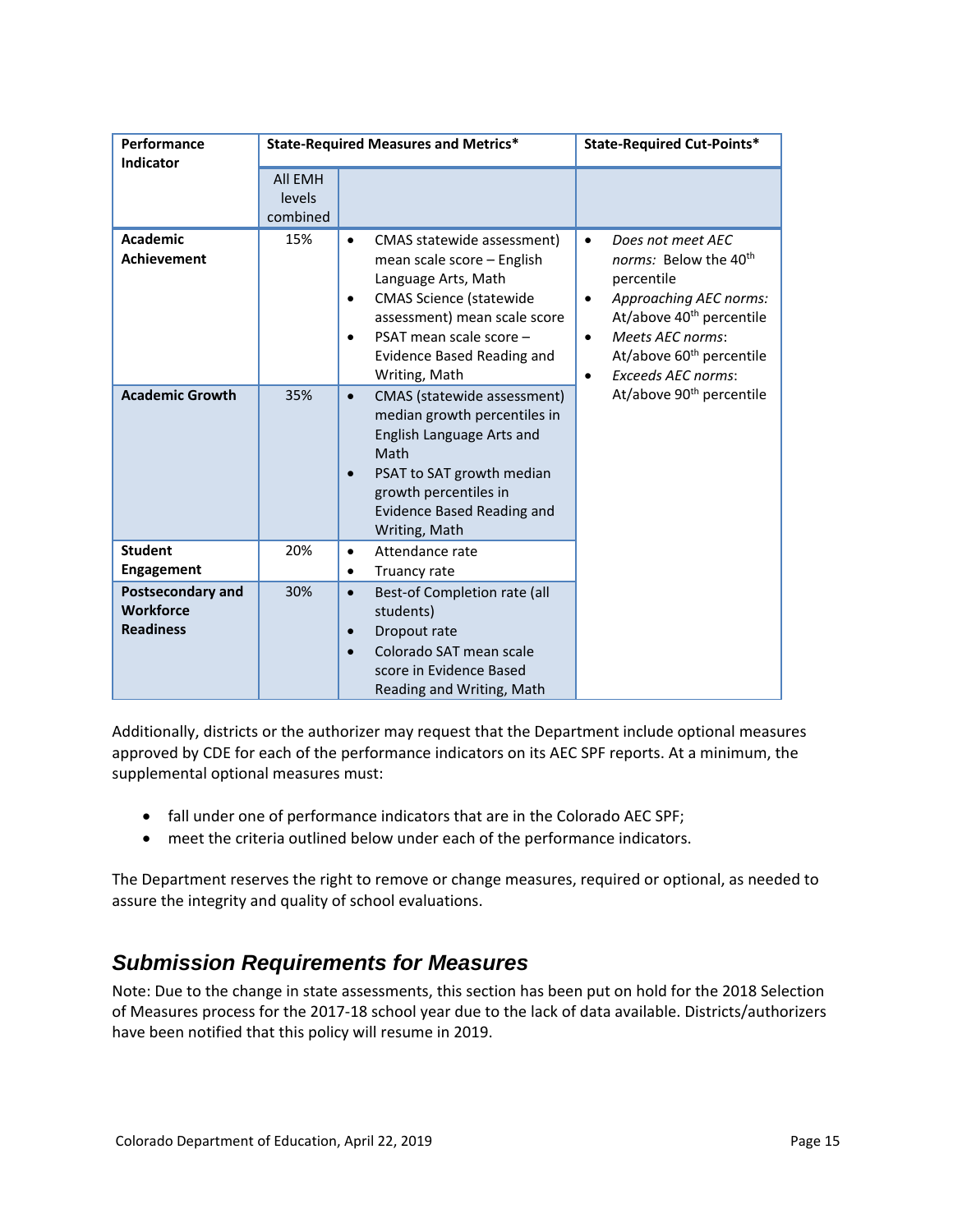#### **Background**

In the 2012-13 school year, CDE, along with external stakeholders, reviewed the data and indicators included in the Alternative Education Campus School Performance Frameworks (AEC SPFs). This review found that the AEC SPFs do not always represent a complete picture of school performance for the four performance indicators: Student Academic Achievement, Student Longitudinal Academic Growth, Student Engagement, and Postsecondary and Workforce Readiness. Several AECs did not have state measures in these areas and the district chose not to submit supplemental measures. As a result, the understanding of their performance was quite limited.

CDE implemented a policy change for 2013-14 which encouraged districts to submit supplemental measures for their AECs in each indicator if statewide assessments are not available and sufficient data is potentially available (i.e. the student count is greater than 16 students for Academic Achievement, Student Engagement, and Postsecondary & Workforce Readiness, or the student count is greater than 20 students for Academic Growth). If the district did not choose to submit optional measures for any applicable indicators, the AEC was lowered one school plan type on the final school performance framework. This policy change was suspended when state accountability resumed in 2016 due to the lack of three years of longitudinal state-level achievement and growth assessment data as a result of the accountability hold in 2015.

#### **Changes in Submission Requirements**

As of the 2018-19 school year there will be three years of longitudinal data available. This policy will be re-instated in a modified form. CDE reviewed the data and indicators included in the AEC SPFs for the 2017-18 school year and, although the number of AECs that do not have state measures in performance indicators has declined from 2012-13, there are still a number of AECs missing academic achievement and growth indicators.

| <b>Performance Indicator</b>                             | Indicators missing for the 2012<br><b>School Year Frameworks</b> | <b>Indicators missing for the</b><br><b>2018 School Year Frameworks</b> |
|----------------------------------------------------------|------------------------------------------------------------------|-------------------------------------------------------------------------|
| <b>Academic Achievement</b>                              | 14 of 78 (17.9%)                                                 | 6 of 95 (5.7%)                                                          |
|                                                          |                                                                  |                                                                         |
| <b>Academic Growth</b>                                   | 25 of 78 (32.1%)                                                 | 15 of 95 (15.7%)                                                        |
| <b>Student Engagement</b>                                | 5 of 78 (6.4%)                                                   | 0 of 95 (0.0%)                                                          |
| <b>Postsecondary &amp; Workforce</b><br><b>Readiness</b> | 4 of 78 (5.1%)                                                   | 1 of 95 (1.1%)                                                          |

This policy will be implemented for the 2018-19 school year. Specific focus is paid to the academic achievement and academic growth indicators, which are the most likely to be missing state measures. On the 2019 AEC SPF, any AEC with an indicator with no measures (optional or required) will be lowered one school plan type on the final school performance framework. Therefore, CDE encourages districts to submit optional measure data in academic achievement and academic growth on behalf of schools to prevent plan types from being lowered one rating.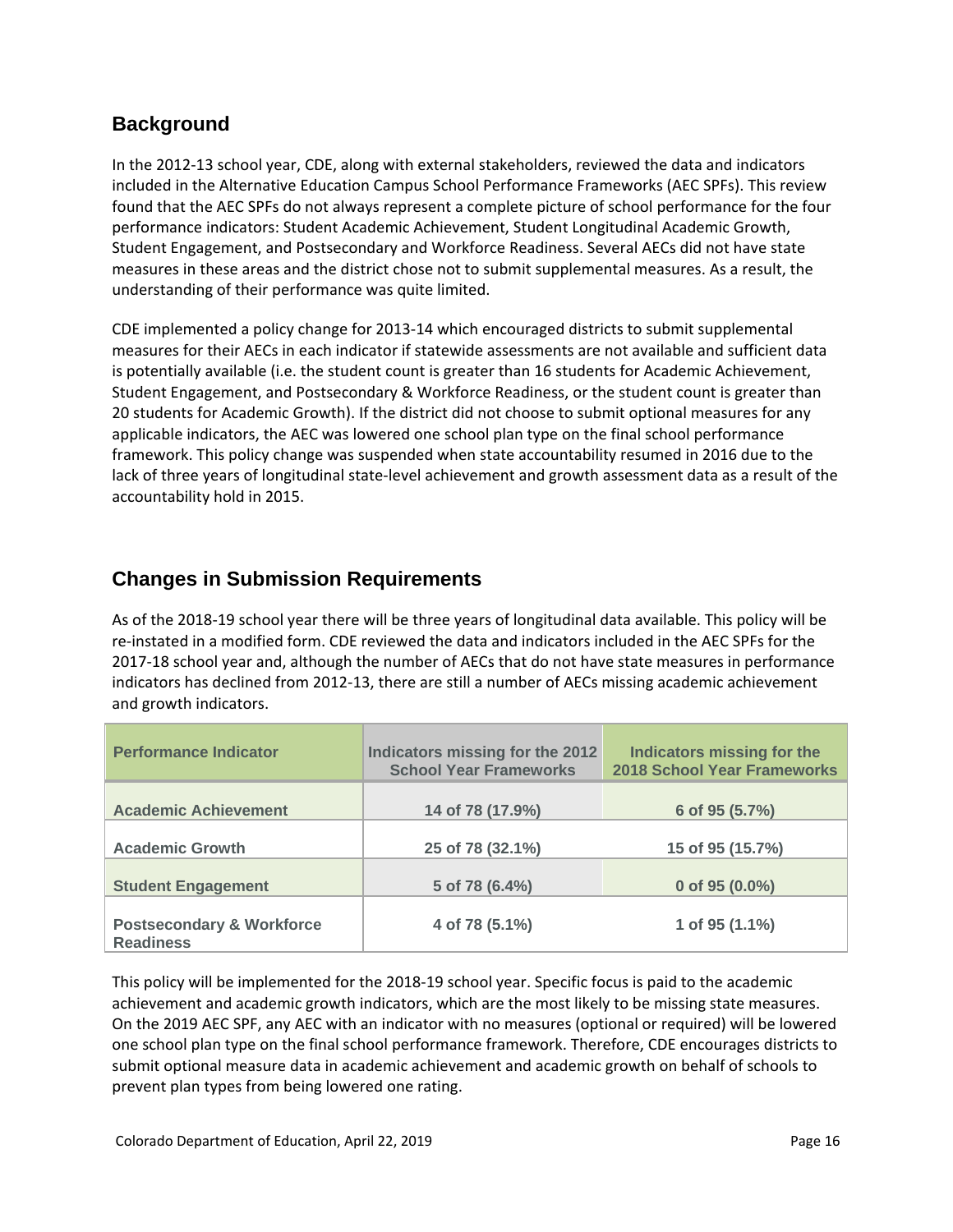The only exceptions allowed for this policy are:

- 1. N Count: If sufficient local data is not available due to the small size of the school and, even when tabulating three years of local assessment data, the student count is not at least 16 students for Academic Achievement, Student Engagement, and Postsecondary & Workforce Readiness, or the student count at least 20 students for Academic Growth. *NOTE: this exemption is intended to give schools enough time to build out assessment suites that can be used for Achievement and/or Growth. Therefore, a school cannot receive this exemption more than three consecutive times.*
- 2. Part-time institutions: Schools designated as Alternative Education Campuses under C.R.S. 22-7- 604.5(1)(a)(VI)(C) "Serving students who attend on a part-time basis and who come from other public schools where the part-time students are counted in the enrollment of the other public school…" and 100% of the students at the institution are enrolled part-time.

In preparation for planning for the 2018-19 school year, districts were notified if one or more of their AECs did not meet this requirement for the 2016-17 school year, and will be notified if one or more of their AECs do not meet this requirement for the 2017-18 school year. Technical assistance is available to districts and their AECs concerning what additional data may be submitted, how to analyze the information and how to use it for both the frameworks and the improvement planning process.

More detailed information about the policy change can be found here: [http://www.cde.state.co.us/Accountability/StateAccountabilityAECs.asp.](http://www.cde.state.co.us/Accountability/StateAccountabilityAECs.asp)

The sections below provide guidance specific to each performance indicator. For detailed guidance, refer to the [Calculation Guidance for Alternative Education Campus Measures.](http://www.cde.state.co.us/accountability/calculation_guidance_for_aec_measures_4_24_17)

#### **Academic Achievement**

Student Achievement on a standardized assessment will be measured on the statewide assessments, if sufficient data are available. If sufficient data on the statewide assessments are not available, academic achievement measured by an alternative standardized assessment selected by the Alternative Education Campus and its district/authorizer and approved by the Department must be submitted to avoid the overall school plan type being lowered one rating in 2019 and beyond. Due to the changes in submission requirements as stated above, CDE encourages districts to submit supplemental measures for their AECs in each indicator area if statewide assessments are not available and sufficient data is available (i.e. the student count is greater than 16 students). Additionally, AECs with state assessment data may request to include additional alternative standardized assessment data, if it meets the above criteria. Assessments other than the statewide assessments must be aligned with the academic standards adopted by the local school board or Institute pursuant to § 22-7-1013, C.R.S. (CAP4K). Optional supplemental measures may include reliable and valid interim assessments, meaning those interim assessments that are nationally- or state-normed and are capable of measuring progress on the standards adopted by the local school board or Institute pursuant to § 22-7-1013, C.R.S. (CAP4K) (e.g., Northwest Evaluation Association's Measures of Academic Progress, "NWEA MAP", SCANTRON, Galileo, the Wide Range Achievement Test (WRAT), TABE, Renaissance Learning's STAR assessments, Accuplacer Diagnostic, or Acuity).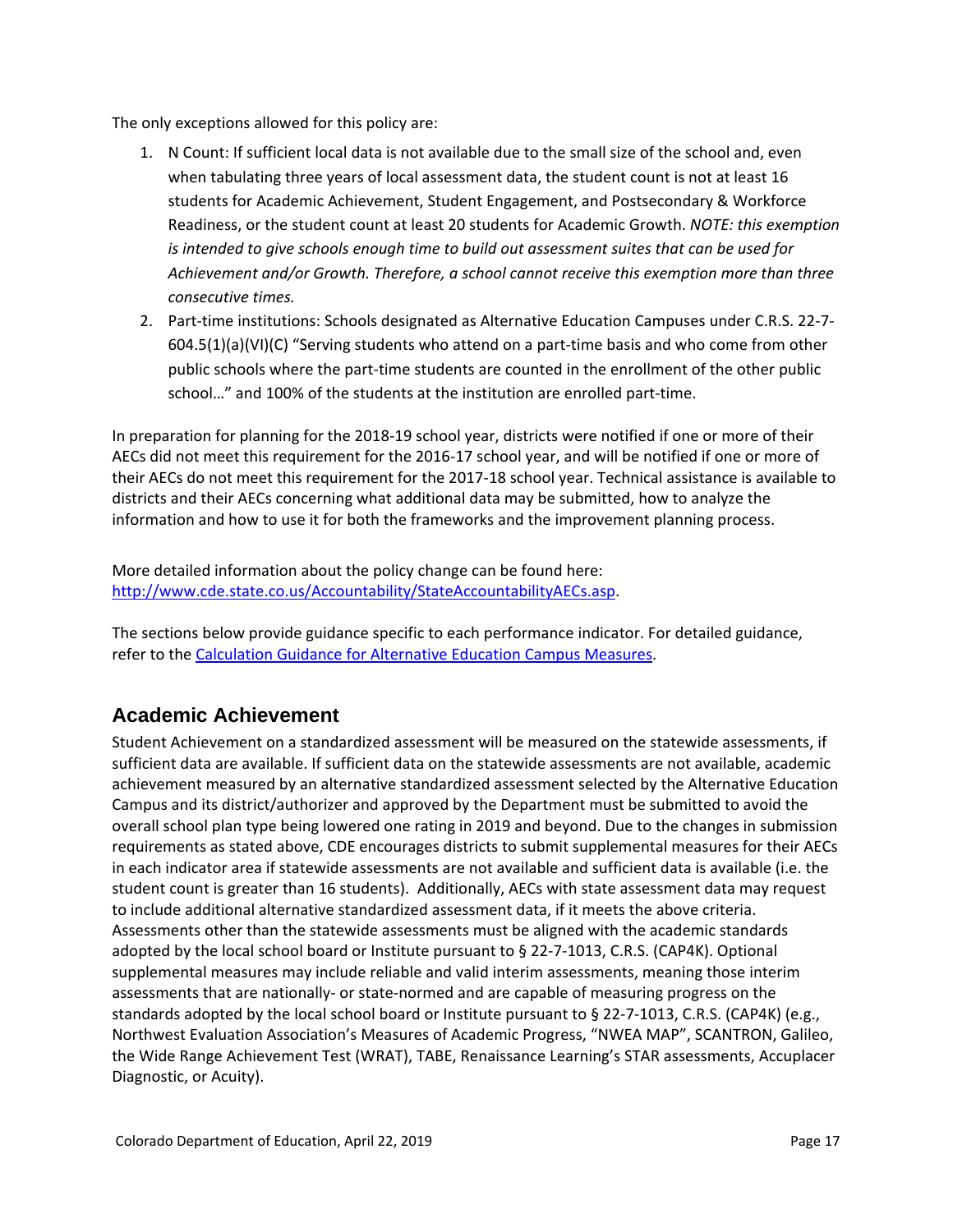The [Calculation Guidance for Alternative Education Campuses](http://www.cde.state.co.us/accountability/calculationguidanceforaecmeasures7_26_18) lists the assessments for which the Department has provided approved metrics and cut-points for *exceeding*, *meeting*, *approaching*, and *not meeting* Alternative Education Campus norms. These include: CMAS, NWEA MAP, Scantron, Acuity, Galileo, WRAT, TABE, STAR, and Accuplacer Diagnostic.

If a measure does not have state defined metrics and cut-points, the Alternative Education Campus and its district/authorizer shall submit proposed metrics and cut-points and provide a research-based rationale for the selection of these metrics and cut-points. For further details concerning pre-approved metrics and cut-points for each of these assessments, please see Appendix D.

In order to be included on the AEC SPF, state required and optional measures in Academic Achievement must have an N size of at least 16 students; data can be aggregated over a 3 year time period.

#### **Academic Growth**

Student longitudinal academic growth will be measured on the statewide assessments, if sufficient data are available. If sufficient data on the statewide assessments are not available, academic growth measured by an alternative standardized assessment selected by the Alternative Education Campus and its district/authorizer and approved by the Department must be submitted to avoid the overall school plan type being lowered one rating. Due to the changes in submission requirements as stated above, CDE encourages districts to submit supplemental measures for their AECs in each indicator area if statewide assessments are not available and sufficient data is available (i.e. the student count is greater than 20 students). Additionally, AECs with state growth data may request to include additional student longitudinal academic growth data, if it meets the above criteria and the student count is greater than 20 students over 3 years. The measures of student longitudinal academic growth must be consistent with the measures set forth in § 22-11-204 (2), C.R.S. Optional supplemental measures may include:

- 1. Norm-referenced growth on reliable and valid interim assessments, meaning those interim assessments that are nationally- or state-normed and are capable of measuring progress on the standards adopted by the local school board or Institute pursuant to § 22-7-1013, C.R.S. (CAP4K); or
- 2. Criterion-referenced growth on reliable and valid interim assessments, meaning those interim assessments that are nationally- or state-normed and are capable of measuring progress on the standards adopted by the local school board or Institute pursuant to § 22-7-1013, C.R.S. (CAP4K).

The [Calculation Guidance for Alternative Education Campuses](http://www.cde.state.co.us/accountability/calculationguidanceforaecmeasures7_26_18) lists the assessments for which the Department has provided approved metrics and cut-points for Academic Growth for *exceeding*, *meeting*, *approaching*, and *not meeting* Alternative Education Campus norms. These include: CMAS PARCC, NWEA MAP, Scantron, Acuity, Galileo, WRAT, TABE, STAR, Accuplacer Diagnostic, and WIDA ACCESS.

If a measure does not have state defined metrics and cut-points, the Alternative Education Campus and its district/authorizer shall submit proposed metrics and cut-points and provide a research-based rationale for the selection of these metrics and cut-points. For further details concerning pre-approved metrics and cut-points for each of these assessments, please see Appendix D.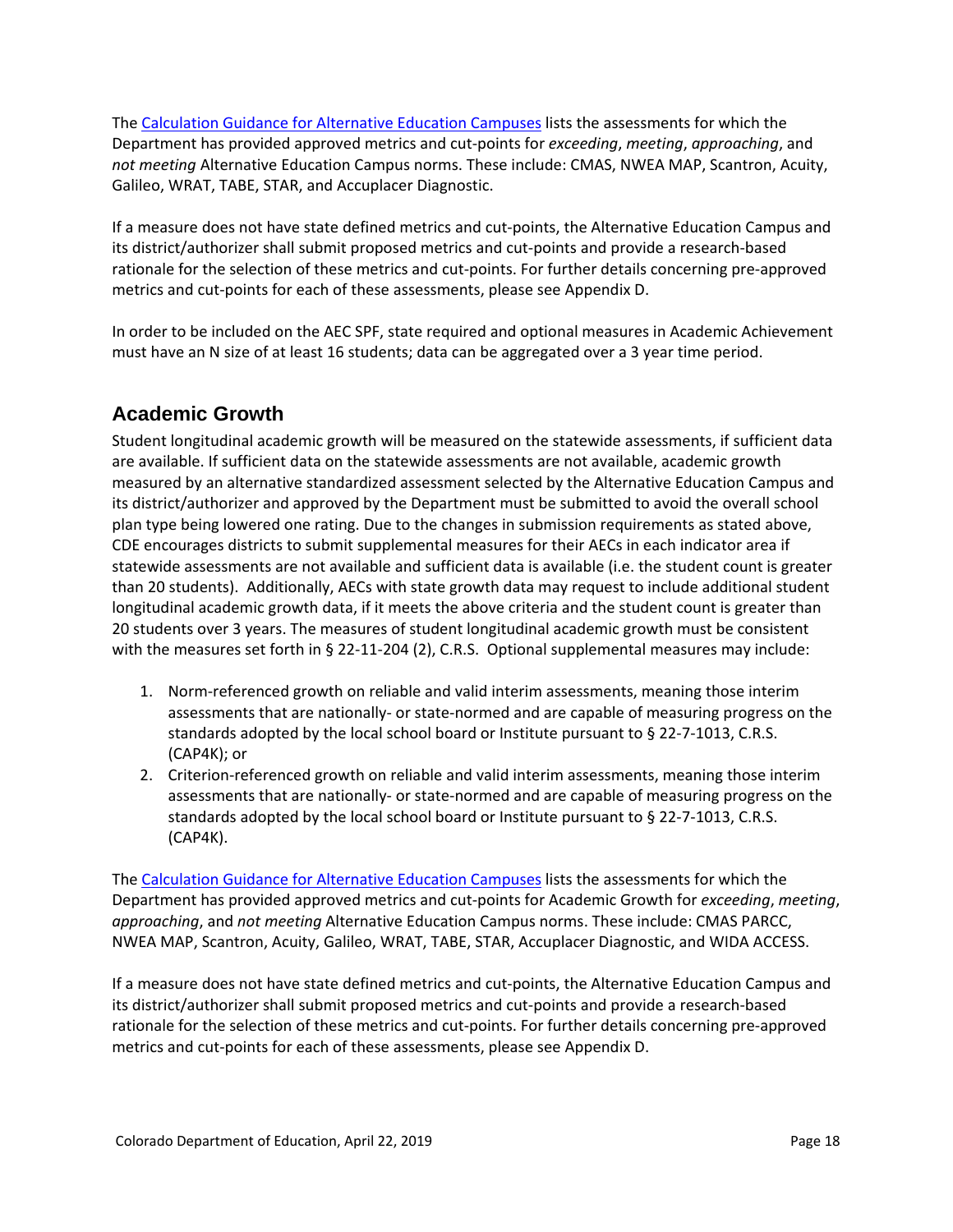In order to be included on the AEC SPF, state required and optional measures in Academic Growth must have an N size of at least 20 students; data can be aggregated over a 3 year time period.

#### **Student Engagement**

Student engagement will be measured by the school's attendance rate (average daily attendance) and truancy rate, if sufficient data are available, and may also be measured using other measures selected by the Alternative Education Campus and its district/authorizer and approved by the Department. Online schools must have a definition and calculation for attendance such that metrics for all attendance measures in the Safety and Discipline Indicator collection are reported. Attendance policies should be communicated in the parent/student handbook. Guidance on how to calculate attendance in an online setting can be found here:

[http://www.cde.state.co.us/sites/default/files/documents/onlinelearning/download/ol\\_attendance\\_gui](http://www.cde.state.co.us/sites/default/files/documents/onlinelearning/download/ol_attendance_guidance.pdf) [dance.pdf.](http://www.cde.state.co.us/sites/default/files/documents/onlinelearning/download/ol_attendance_guidance.pdf)

Optional supplemental measures of student engagement may include:

- 1. Re-engagement rate, consistent with the re-engagement rate defined by the State Board in 1 CCR 301-84;
- 2. Returning student rate; and/or
- 3. Pre-and post-scores on reliable, research-based psychosocial instruments reflecting educationally significant psychological, behavioral or attitudinal change in enrolled students.

The [Calculation Guidance for Alternative Education Campuses](http://www.cde.state.co.us/accountability/calculation_guidance_for_aec_measures_4_24_17) lists the measures for which the Department has provided approved metrics and cut-points for *exceeding*, *meeting*, *approaching*, and *not meeting* Alternative Education Campus student engagement norms. These include: student reengagement rate, returning student rate, and positive socio-emotional adjustment rate.

If a measure does not have state defined metrics and cut-points, the Alternative Education Campus and its district/authorizer shall submit proposed metrics and cut-points and provide a research-based rationale for the selection of these metrics and cut-points. For further details concerning pre-approved metrics and cut-points for student engagement, please see Appendix D.

In order to be included on the AEC SPF, state required and optional measures in Student Engagement must have an N size of at least 16 students; data can be aggregated over a 3 year time period.

#### **Postsecondary and Workforce Readiness (PWR)**

Postsecondary and workforce readiness will be measured in a manner that is consistent with § 22-7- 1008, C.R.S. and § 22-11-204, C.R.S. on measures that are selected by the Alternative Education Campus and its district/authorizer and approved by the Department. Postsecondary and Workforce Readiness measures must include performance on the standardized, curriculum-based, achievement college entrance examination administered as a statewide assessment or the postsecondary and workforce readiness assessment described in § 22-7-1003 (16), C.R.S. (CAP4K), and transition success measures for non-degree granting institutions, if sufficient data are available. The measures also must include dropout rates and completion rates, as defined by the State Board in 1 CCR 301-1, if sufficient data are available. Note that districts/authorizers on behalf of their AECs must submit supplemental measures if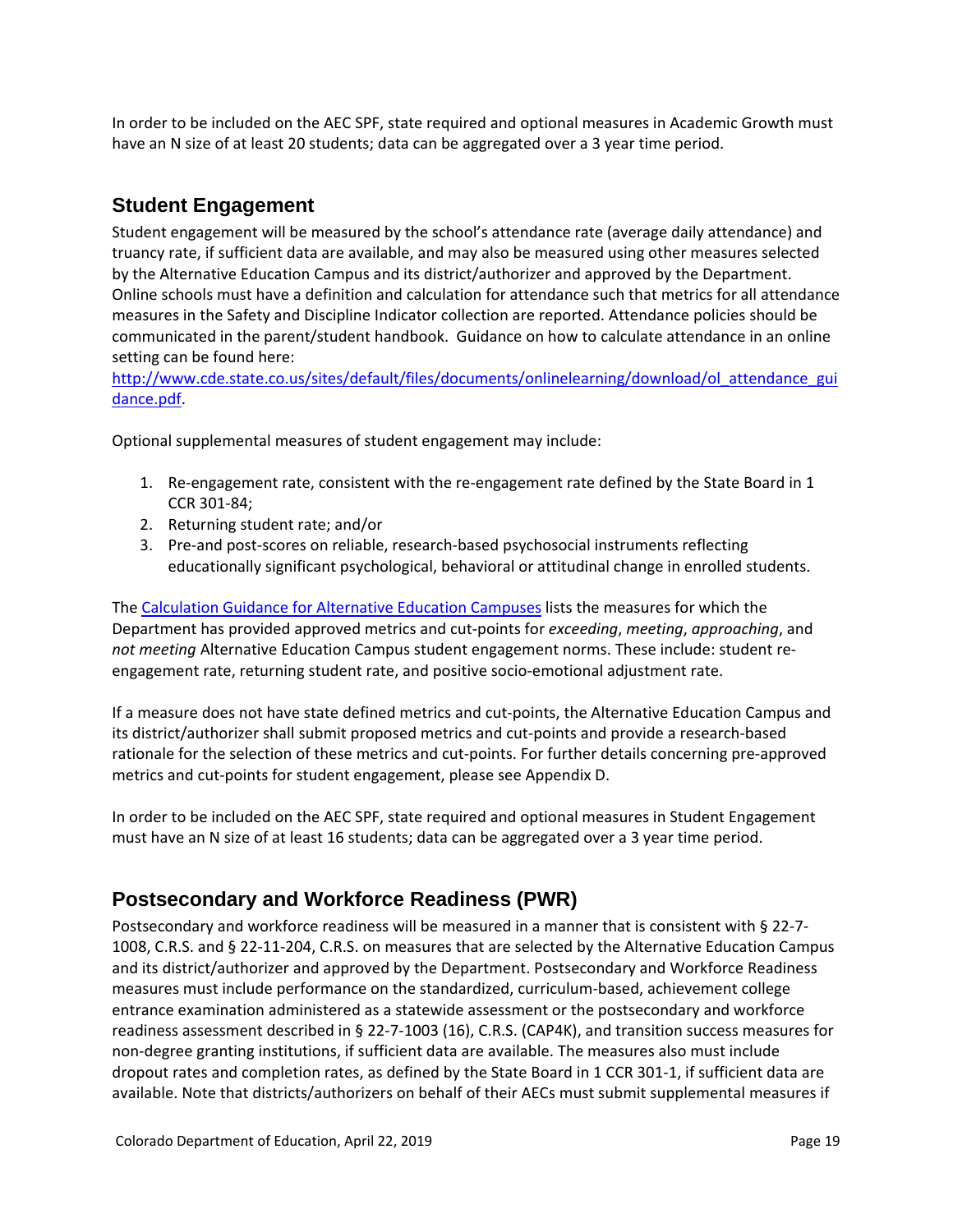statewide assessments are not available and sufficient data is available (i.e. the student count is greater than 16 students). Optional supplemental measures may include the following:

- 1. Student graduation rate, consistent with the graduation rate defined by the State Board in 1 CCR 301-1;
- 2. Transition success (required for non-degree granting AECs);
- 3. Post-completion success rate;
- 4. Rate of proof of admission, enlistment or employability;
- 5. Performance on workforce readiness assessment (e.g., Work Keys or Accuplacer Placement); and/or
- 6. Rate of course/credit completion.

The [Calculation Guidance for Alternative Education Campuses](http://www.cde.state.co.us/accountability/calculationguidanceforaecmeasures7_26_18) lists the measures for which the Department has provided approved metrics and cut-points for *exceeding*, *meeting*, *approaching*, and *not meeting* Alternative Education Campus PWR norms. These include: graduation rate, successful transition rate, post-completion success rate, workforce readiness, and credit/course completion.

If a measure does not have state defined metrics and cut-points, the Alternative Education Campus and its district/authorizer shall submit proposed metrics and cut-points and provide a research-based rationale for the selection of these metrics and cut-points. For further details concerning pre-approved metrics and cut-points for postsecondary and workforce readiness, please see Appendix D.

In order to be included on the AEC SPF, state required and optional measures in Postsecondary and Workforce Readiness must have an N size of at least 16 students; data can be aggregated over a 3 year time period.

#### **"N" Weighting**

Measures for the Academic Achievement and Academic Growth indicators are weighted by N size. For measures in these indicators, points eligible are assigned according to the number of students who participated in each measure. Measures where a greater number of students participated are worth comparatively more weight. The individual weight of each measure in these indicators is derived from: the total points eligible in the indicator (PE), the total number of students represented in all measures in the indicator (Total N), and the total number of students represented in the measure in question (Measure N):

Measure Points Eligible = (Measure N/Total N) x PE

Please note that due to rounding policies, points eligible at the measure level may not sum up perfectly to the total points eligible at the indicator and overall level as displayed on AEC SPF reports.

Measures for the Student Engagement and Postsecondary and Workforce Readiness indicators are not weighted by N size. These measures are apportioned equal weight within their indicators.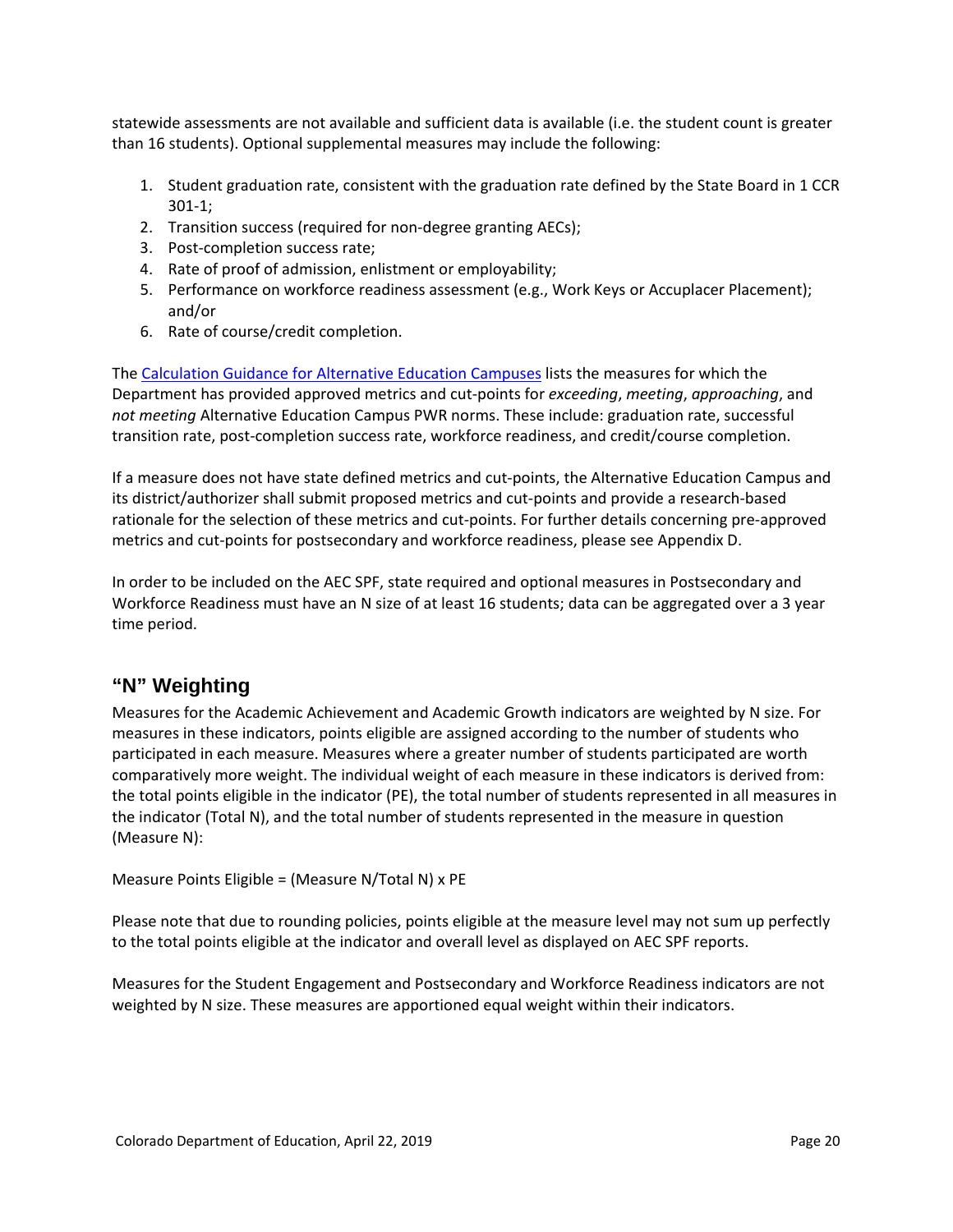## <span id="page-20-0"></span>**Appendix A: AEC Data Collection Helpful Links**

AEC Data Pipeline Collections website: <http://www.cde.state.co.us/datapipeline/per-aec>

There are three Data Pipeline collections related to Alternative Education Campuses:

- AEC Renewal/Application collection for AEC Designation (March through April)
	- o This collection is a student-level collection for districts to identify schools seeking AEC designation for the upcoming school year. AEC designation allows for these schools to be eligible for accreditation using the AEC SPF. This collection uses a pre-populated dataset based on the school's current October Count student base.
	- o [File Layout and Definitions document for this collection](http://www.cde.state.co.us/datapipeline/aec-application-renewal-filelayout-1819)
	- o [Webinar deck for this collection](http://www.cde.state.co.us/datapipeline/aec-webinar-02152018)
- AEC Planned Measures for the AEC School Performance Framework Collection (March through June)
	- o This collection collects only measure names which districts are considering for submission for an AEC SPF cycle. Districts may also submit new measures for consideration in this collection. Doing so will begin investigation of those measures with CDE, and may make those measures selectable in the Actual Measure and Data collection.
	- o [File Layout and Definitions document for this collection](http://www.cde.state.co.us/datapipeline/aec-planned-measures-filelayout)
	- o Webinar deck for this collection
- AEC Actual Measure and Data for the School Performance Framework Collection (May through June)
	- o This collection collects aggregated optional measure data and measure names for consideration for inclusion in the upcoming AEC SPF. Submission of measures is not a guarantee of inclusion. New measures cannot be submitted in this collection.
	- o [File Layout and Definitions document for this collection](http://www.cde.state.co.us/datapipeline/aec-actual-measures-layout)
	- o [Webinar deck for this collection](http://www.cde.state.co.us/datapipeline/aec-webinar-4122018)

Other resources for the AEC Data Pipeline Collections:

- [Overview webinar deck \(covers all three collections\)](http://www.cde.state.co.us/datapipeline/aec-webinar-01182018)
- [Collection Module 1 –](https://enetlearning.adobeconnect.com/pi1md74k0rhw) Overview & Timelines
- [Collection Module 2 –](https://enetlearning.adobeconnect.com/pds83bvi0bka) Access to Pipeline
- Collection Module 3 [Opting Out of Collections](https://enetlearning.adobeconnect.com/p4akh8y057nt)
- [Collection Module 4 –](https://enetlearning.adobeconnect.com/p7lcn4j7j302) Sign Off Sheets
- [Collection Module 5 –](https://enetlearning.adobeconnect.com/paii0l5a6d2h) Resources
- Collection Module 6 [Edit Records vs File Upload](https://enetlearning.adobeconnect.com/pjxifyl076br)
- [Collection Module 7 -](https://enetlearning.adobeconnect.com/pqbkrtgu2l70) Errors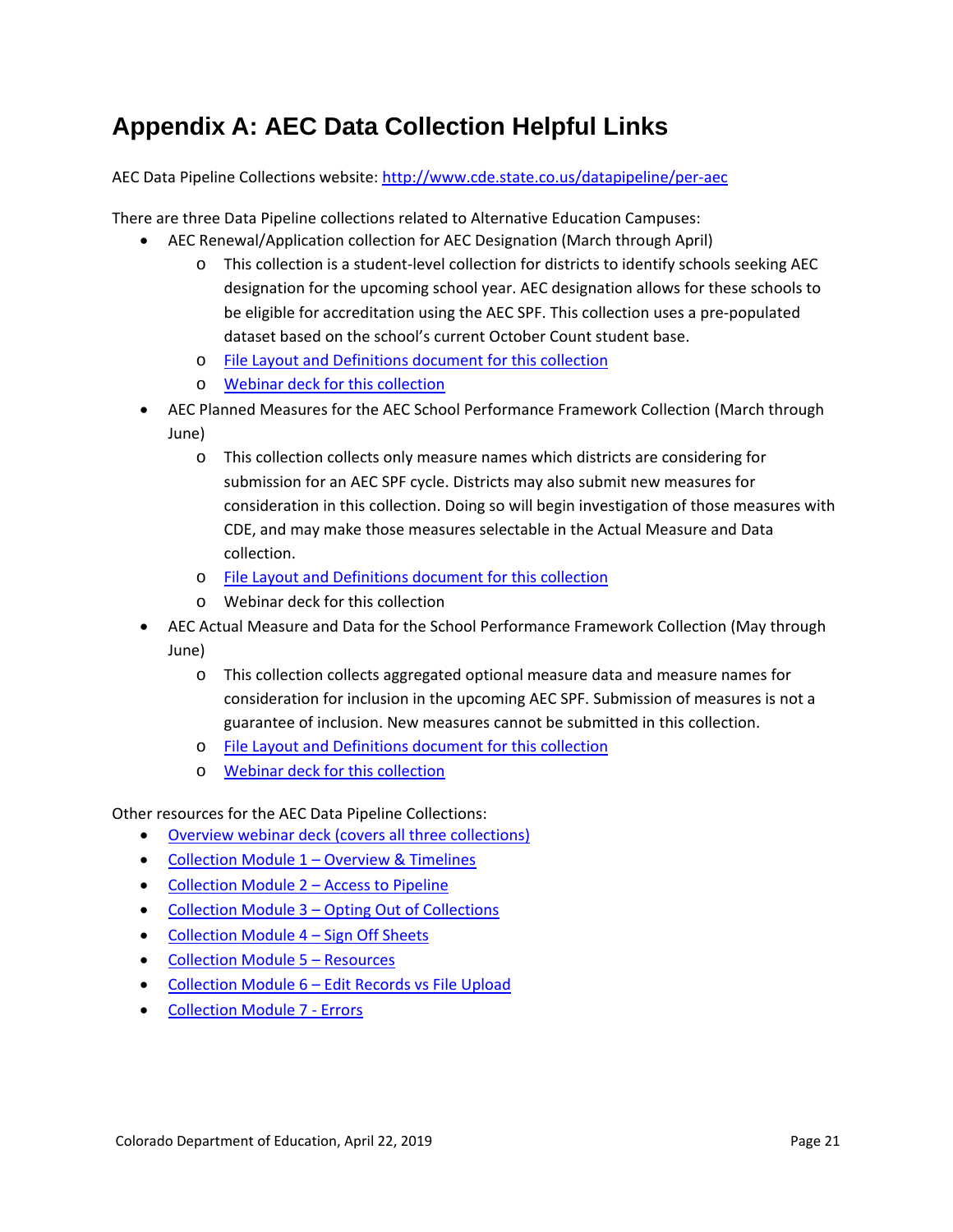#### AEC Cut Points Decision Tree: National/State/Vendor Measures



\* AEC Norming Population Reference document pending development in 2016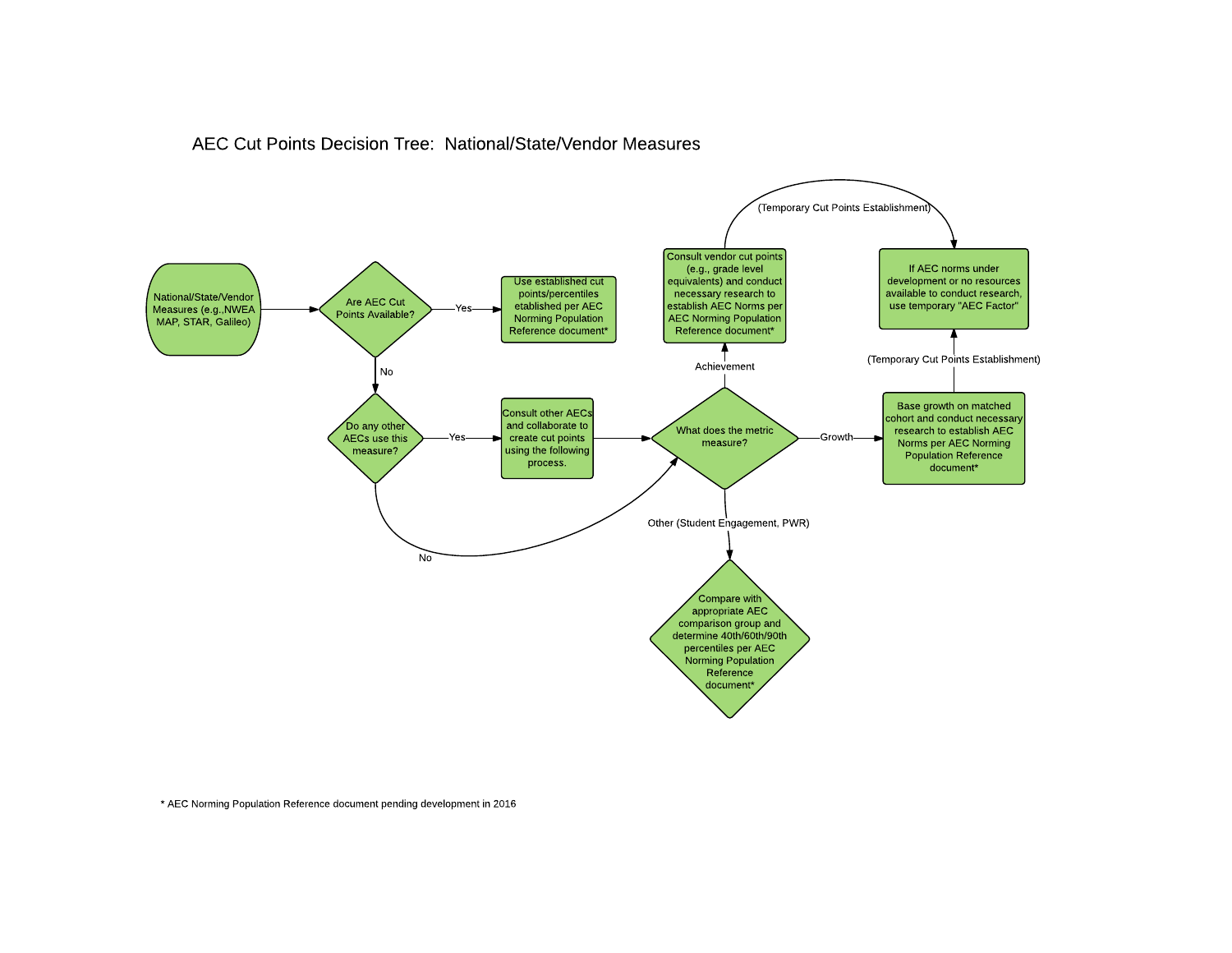#### AEC Cut Points Decision Tree: Achievement and Growth **Local Measures**



\* AEC Norming Population Reference document pending development in 2016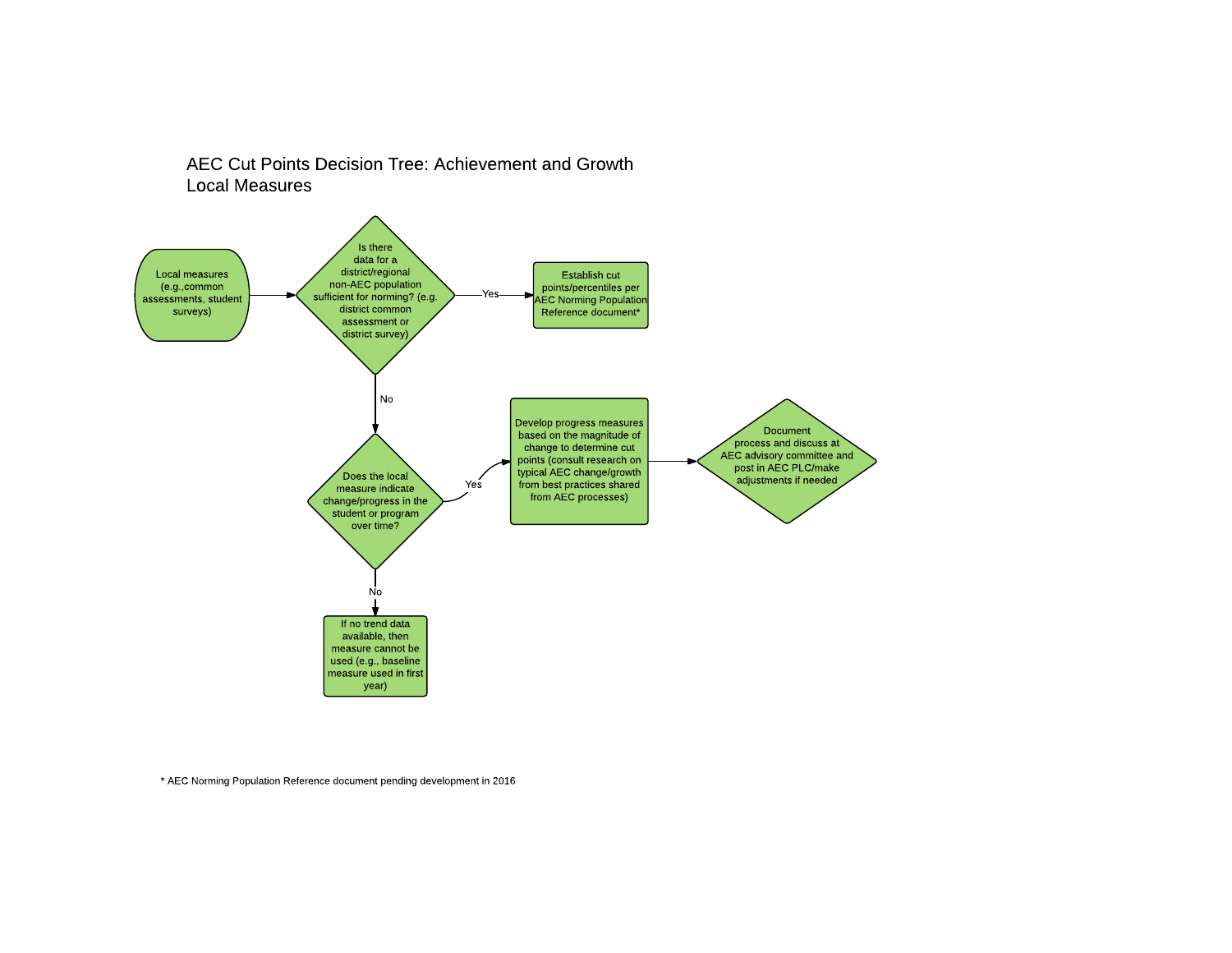## **Appendix B. Defining Over-Age and Under-Credited (OAUC) for AECs**

#### *Background Information*

Alternative Education Campuses (AECs) have an option to select "over-age and under-credited" (OAUC) as a criteria for identifying a student as high-risk on their AEC application. In statute, this is defined as "[A student who] is over traditional school age for his or her grade level and lacks adequate credit hours for his or her grade level." ((C.R.S. 22-7-604.5 (1.5) (n)). In past years, districts have defined this criterion in many different ways. It is important the state uses a standardized and consistent definition.

#### *CDE and External Stakeholder Discussion*

<span id="page-23-0"></span>Internal cross-unit CDE conversations formally began in December 2013. CDE staff also asked for research and data from external stakeholders around operationalizing the definition of OAUC. On February 7, 2014, AEC Stakeholders were convened to discuss the options for operationalizing the definition of OAUC. CDE staff then reviewed feedback from the stakeholders and came together to finalize the criteria, as listed below.

#### *Operationalized Definition*

#### **For High School Students (can be identified)**

- Operationalize by credit accumulation based on anticipated year of graduation.
	- o 1 or more years behind credits required for graduation, based on anticipated year of graduation, or students with an anticipated year of graduation of 2016 or older. (See table below).
	- o This could be in overall credits or in core content credits, determined by the district.
- Once a student is identified by the school as OAUC, they are always identified in that school that way, even if they subsequently catch-up (as that's our goal for them).
- As the state works on transitioning to graduation guidelines for students with an AYG of 2021, the AEC eligibility statutory language could be reviewed to determine if competency based measures should be included (including course failures and state assessment results).

#### **For Middle School Students (cannot be identified)**

- No additional criteria would be available to identify a middle school student as OAUC.
- Many other criteria exist to identify middle school students as high-risk.